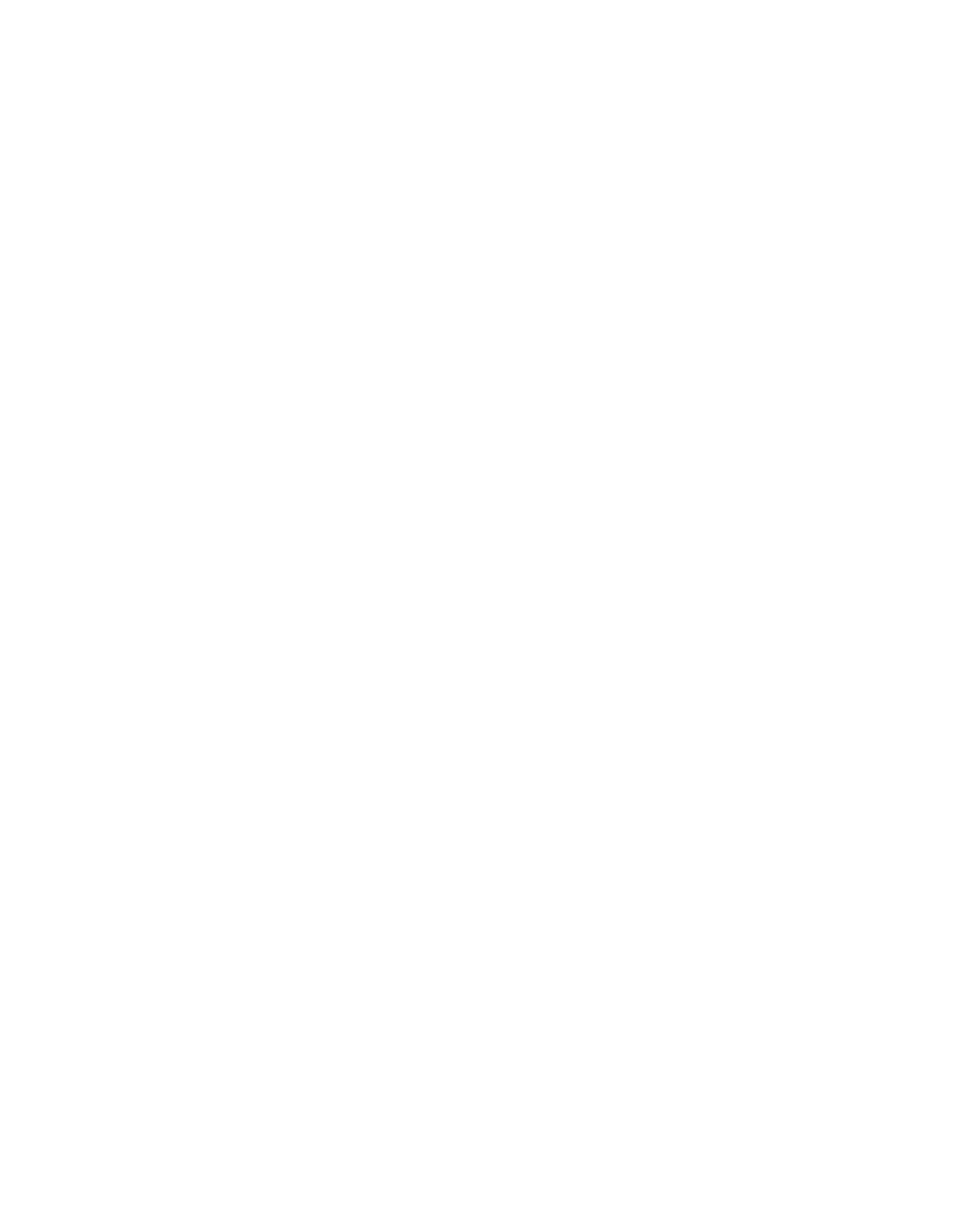#### INTERNATIONAL MONETARY FUND

### **SENEGAL**

### **Financial System Stability Assessment–Update**

Prepared by the Monetary and Financial Systems and African Departments

Approved by Ulrich Baumgartner and Benedicte Vibe Christensen

December 13, 2004

The Financial System Stability Assessment–Update is based on the work of a joint IMF-World Bank FSAP mission that visited Senegal in June 2004. The team comprised André Ryba (chief, World Bank), Bernard J. Laurens (deputy chief, MFD), Dmitriy Rozhkov (MFD), Toni Gravelle (ICM), Christian Josz (AFR), Carlos Cuevas, Jennifer Isern, Eric Haythorne, Loic Chiquier and Pauline Aranda (all World Bank). The mission liaised with the resident representatives of the Fund and the Bank in Dakar.

Since the 2001 FSAP, the structure of the financial sector and its soundness indicators are broadly unchanged. The banking sector remains the cornerstone of the sector and risk concentration remains the main source of vulnerability. The microfinance sector is dynamic; the largest microfinance institutions (MFIs) are sound, but smaller ones are weaker and need to be consolidated and better supervised. Commercial banks and large MFIs provide credit to small and medium-sized enterprises (SMEs), but their access to financial services suffers from asymmetries of information and flaws in the judicial system. The development of the regional capital market has not met expectations. In particular, borrowing costs are high compared to bank credit, due to flaws in market operations and structural excess liquidity that has driven down costs of borrowing from banks. If not immediately addressed, incentives to borrow on a short-term basis could result in balance-sheet vulnerabilities in the corporate sector.

Increased outreach of the financial sector calls for a better integration of its components. Given that the regulation and supervision of the financial sector is organized on a regional basis, Senegal needs to take advantage of its participation in the various regional governing bodies to shore up support among member countries for a timely implementation of reforms. These are particularly needed to establish the conditions for a continuum of financial markets in the West African Economic and Monetary Union (WAEMU).

An assessment of Senegal compliance with the FATF Recommendations for Anti-Money Laundering and Combating of the Financing of Terrorism is being conducted as part of this FSAP Update. A summary assessment of compliance will be presented to the Executive Board in due time.

*FSSAs are designed to assess the stability of the financial system as a whole and not that of individual institutions. They have been developed to help countries identify and remedy weaknesses in their financial sector structure, thereby enhancing their resilience to macroeconomic shocks and cross-border contagion. FSSAs do not cover risks that are specific to individual institutions such as asset quality, operational or legal risks, or fraud.*

The main authors of this report are Bernard J. Laurens and Dmitriy Rozhkov.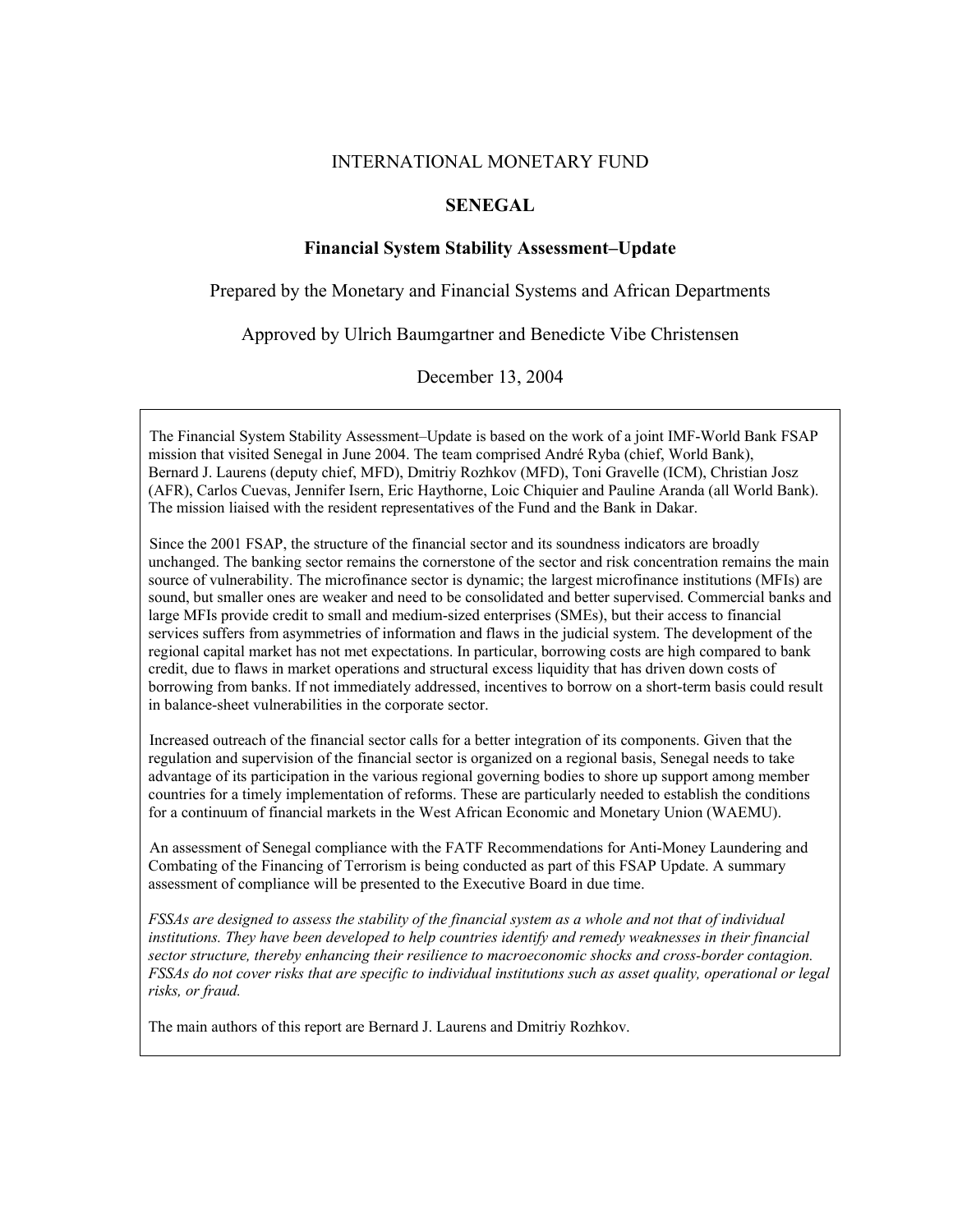# Contents Page

| Tables         |  |
|----------------|--|
| $1_{-}$        |  |
| 2.             |  |
| 3 <sub>1</sub> |  |
|                |  |
| 5.             |  |
| <b>Boxes</b>   |  |
|                |  |
|                |  |
|                |  |
|                |  |

# Appendix

|--|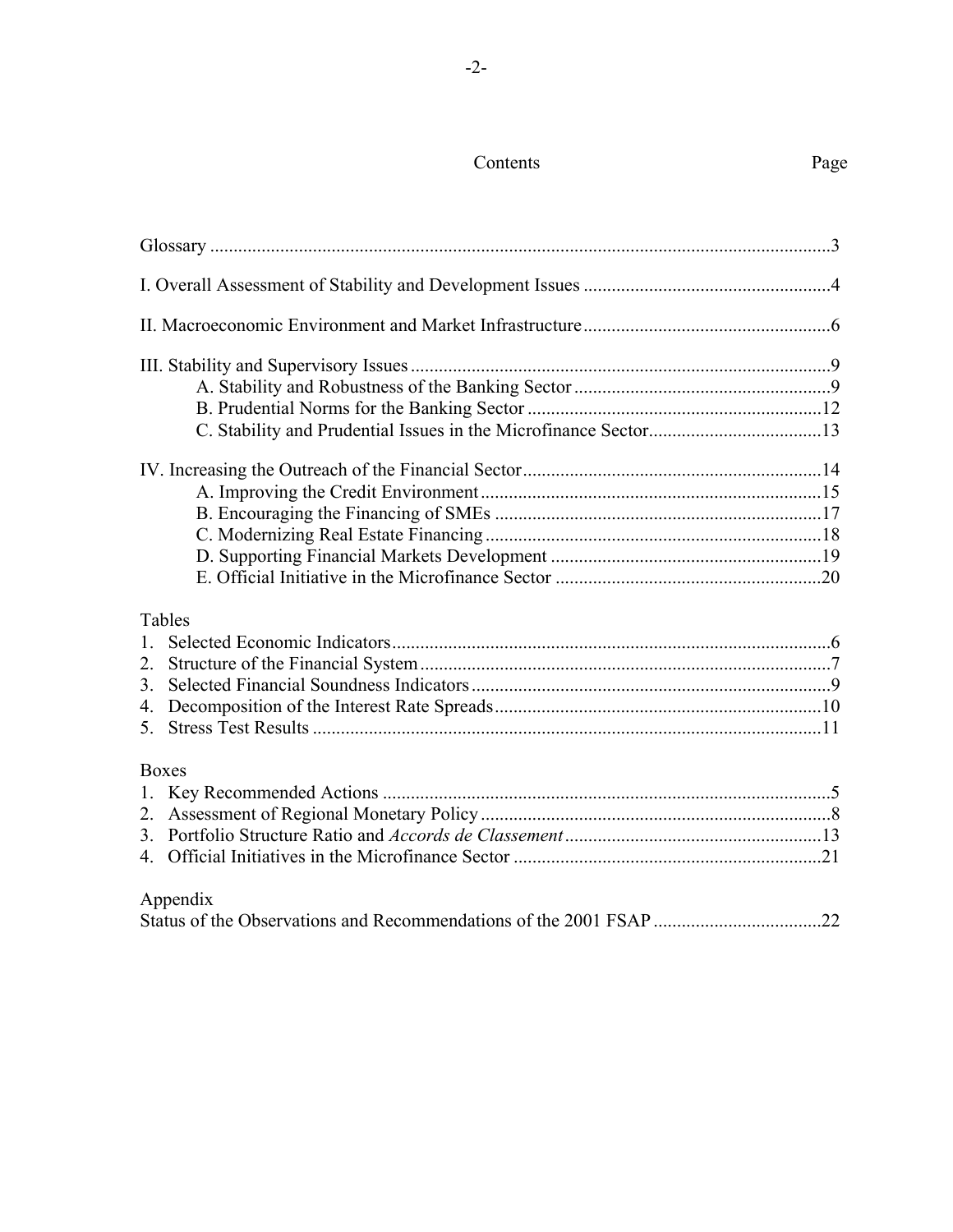# **GLOSSARY**

| <b>AFD</b>     | French Development Agency (Agence Française de               |
|----------------|--------------------------------------------------------------|
|                | Développement)                                               |
| <b>BCEAO</b>   | West African Central Bank (Banque Centrale des États de      |
|                | l'Afrique de l'Ouest)                                        |
| <b>BHS</b>     | Senegal's Housing Bank (Banque de l'Habitat du Sénégal)      |
| <b>BOAD</b>    | Banque Ouest Africaine de Développement                      |
| <b>BRS</b>     | Regional Bank of Solidarity (Banque Régionale de Solidarité) |
| <b>BRVM</b>    | Regional Stock Exchange (Bourse Régionale des Valeurs        |
|                | Mobilières)                                                  |
| CAR            | Risk-weighted capital asset ratio                            |
| <b>CIDA</b>    | <b>Canadian International Development Agency</b>             |
| <b>CREPMF</b>  | Regional Securities and Exchange Commission (Commission      |
|                | Régionale de l'Épargne Publique et des Marchés Financiers)   |
| FAC            | Regional Aid and Cooperation Fund (Fonds d'Aide et de        |
|                | Coopération)                                                 |
| FATF           | <b>Financial Action Task Force</b>                           |
| <b>FNR</b>     | National Pension Fund (Fonds National de Retraite)           |
| <b>FSAP</b>    | <b>Financial Sector Assessment Program</b>                   |
| <b>FSSA</b>    | <b>Financial System Stability Assessment</b>                 |
| <b>MFI</b>     | Microfinance institutions                                    |
| <b>MOF</b>     | Ministry of Finance                                          |
| <b>NPLs</b>    | Nonperforming loans                                          |
| <b>OHADA</b>   | Organization for the Harmonization of Business Law in Africa |
|                | (Organisation pour l'Harmonisation du Droit des Affaires en  |
|                | Afrique)                                                     |
| <b>RTGS</b>    | Real time gross settlement system                            |
| <b>SENELEC</b> | Société Nationale d'Électricité                              |
| <b>SONACOS</b> | Société Nationale de Commercialisation des Oléagineux du     |
|                | Sénégal                                                      |
| <b>SYSCOA</b>  | West African Accounting System (Système Comptable Ouest      |
|                | Africain)                                                    |
| <b>SMEs</b>    | Small and medium-sized enterprises                           |
| <b>TOB</b>     | Tax on bank operations                                       |
| <b>WAEMU</b>   | West African Economic and Monetary Union                     |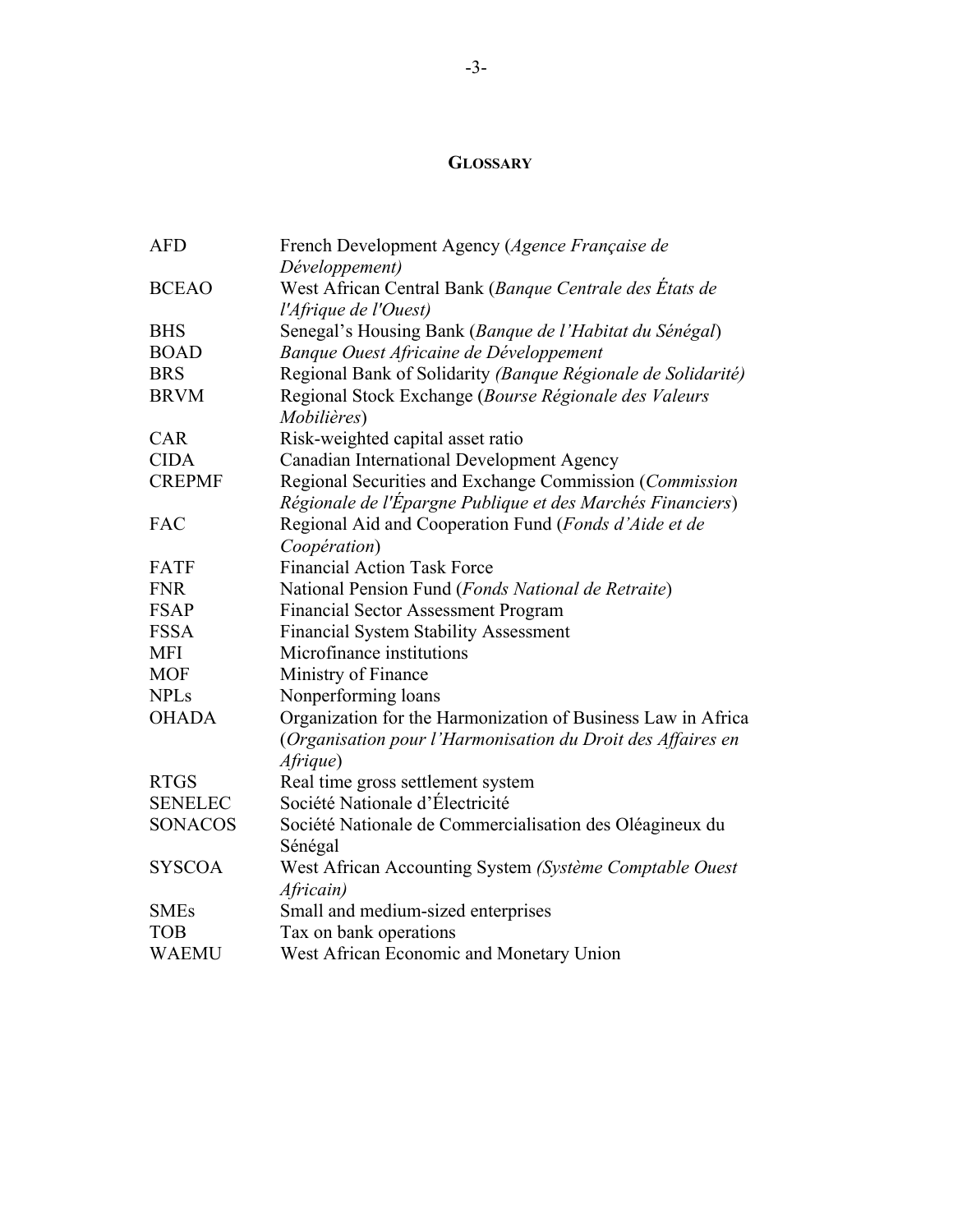## **I. OVERALL ASSESSMENT OF STABILITY AND DEVELOPMENT ISSUES**

1. **Since the 2001 FSAP (IMF Country Report 01/189), the stability of the financial sector has been safeguarded.** Financial soundness indicators for the banking sector, which remain the cornerstone of the system, are stronger than for the WAEMU as a whole. Risk concentration remains the main source of vulnerability. The microfinance sector, one of the most dynamic in the WAEMU, is made up of a solid core of profitable institutions that compete with banks to finance the top-rated small and medium-sized enterprises (SMEs). However, the smaller MFIs show signs of fragility and supervision of the sector needs to be strengthened.

2. **Senegal's financial sector is made up of a diversified range of institutions and players which are not yet fully integrated.** The sector includes a regional capital market at one end, the banking system in the middle, and microfinance institutions (MFIs) at the other end. The main challenge for the national and regional authorities is to create the conditions for a continuum, that is a sector in which all components are interlinked and flexibility exists. In particular, the financial sector has the following problems:

- **Weaknesses in market infrastructure prevent a continuum between the banking sector and the capital market.** Market inefficiencies, the absence of mortgage refinancing mechanisms, tax distortions, and a narrow investors' base have contributed to low recourse to the capital market by large corporations. Furthermore, excess liquidity in the system has led banks to offer large corporations low-cost funding for short-term credit lines. Hence, the mobilization of medium- and long-term resources is depressed; indicators of risk concentration in the banking sector are high; and imbalances in the corporate sector's balance sheets may build up over time.
- **Legal and institutional constraints prevent a continuum between the banking sector and the MFIs**. Regulation of the microfinance sector on the basis of institutions themselves rather than the microfinance credit function makes it difficult for commercial banks to grant microcredits, since they would need to create dedicated financial institutions (similar in structure to MFIs) if they wished to avail themselves of the benefits granted to MFIs.

3. **Information asymmetries and an inefficient judiciary are the main obstacles to the financing of SMEs**. The unavailability or unreliability of financial statements is one of the greatest difficulties faced by banks in lending to SMEs. In addition, uncertainties and delays in judicial procedures for recovering claims and realizing collateral undermine the interest for lending to SMEs. **The policy measures (Box 1) to address the sources of financial sector vulnerability or to develop its contribution to the financing of the economy call for action by Senegalese and WAEMU authorities**. While the authorities should start working on all of them, some require immediate attention.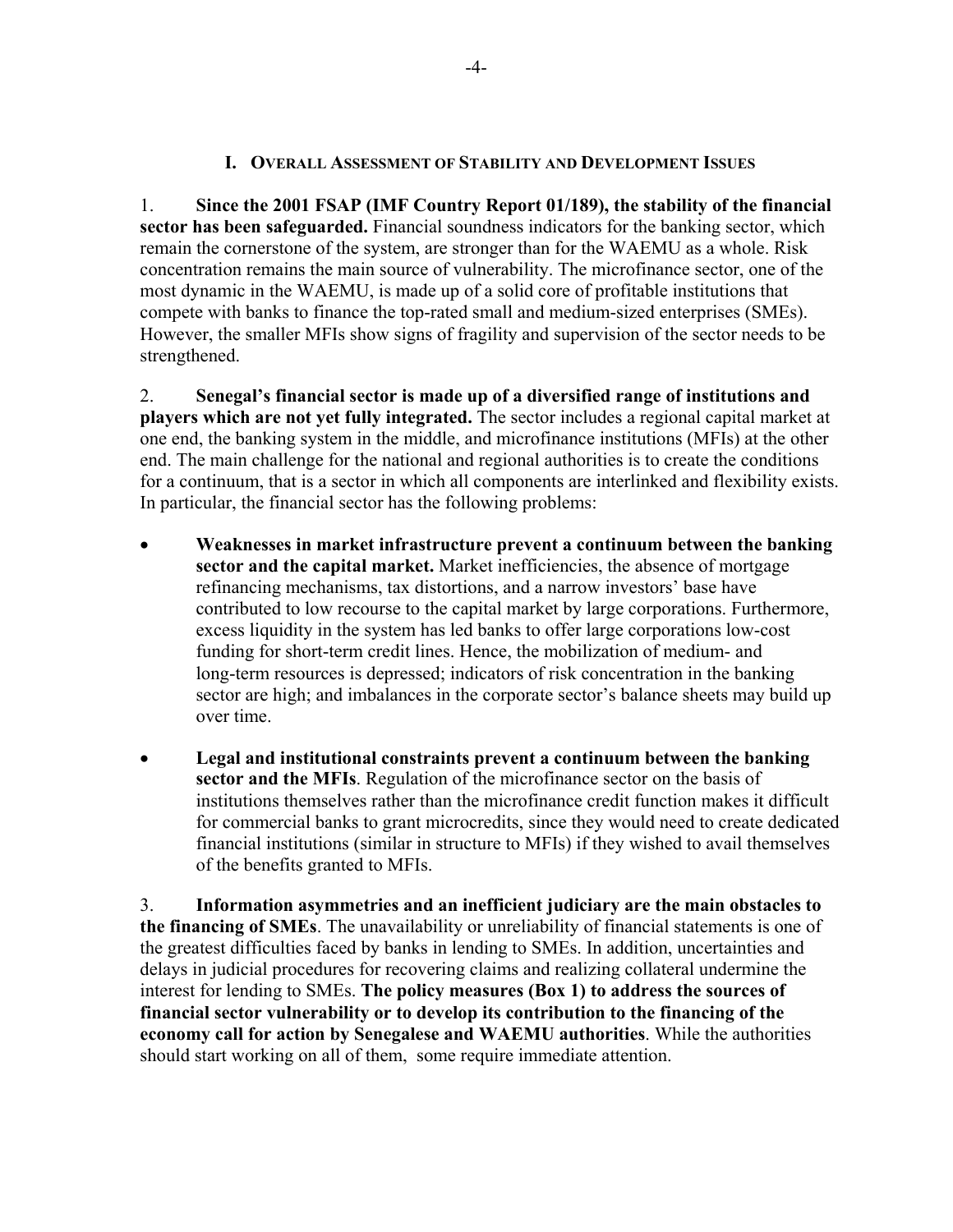## **Box 1. Key Recommended Actions Immediate Measures**

#### *Macroeconomic and prudential frameworks*

- Absorb excess liquidity in the system so as to allow a smooth development of financial markets and contain the potential for a buildup of balance sheet vulnerabilities in the corporate sector; $\frac{1}{1}$
- Bring risk weights on loans secured by mortgages in line with Basel Committee norms;<sup>1/</sup>
- Increase BCEAO involvement in the supervision of the largest  $MFIs<sub>i</sub><sup>3</sup>$  and
- Eliminate the regulatory requirement for banks to maintain a minimum portfolio structure ratio.<sup>1/</sup>

#### *Legal and Judicial frameworks*

- Enforce the legislation governing the accounting profession;  $2^{7}$
- Simplify enforcement procedures for collection of claims, including execution of secured interests; $^{2}$  and
- Train magistrates in commercial and financial matters; establish commercial divisions in courts;  $2^{7}$

#### *Initiatives in the microfinance sector*

- Until a private investor takes over its management, limit the activities of the institution taking over Post Office financial services to deposit mobilization and placements in money/capital markets;  $^{27}$  and
- Given the dynamism of Senegal's MFIs there is no need to set up a subsidiary of BRS-SA.<sup>3/</sup>

## **Near to Medium Term Policies**

#### *Prudential framework and financial market infrastructure*

- Strengthen human and financial resources of the MOF unit in charge of MFIs supervision;<sup>2/</sup>
- Consider setting the minimum risk-weighted capital asset ratio above 8 percent; $\frac{1}{1}$
- Research on the structure of SMEs funding to better understand obstacles to SMEs' finance;<sup>2/</sup>
- Accelerate the pace of development of a corporate database to reduce information asymmetries;<sup>1/</sup> and
- Consider lowering or eliminating the tax on bank operations  $(TOB)^{2}$ .

## *Legal and Judicial frameworks*

- Review procedures for surveying, parceling, registering and allocating real estate property;  $^{2}$
- Amend OHADA legislation to allow individuals not involved in commercial activities to register secured interests without loss of possession of the asset(s) in question;  $3^{7}$
- Adopt legislation regulating the profession of receiver in insolvency proceedings;  $2^{7}$
- Streamline the OHADA draft Uniform Act on cooperatives and mutual benefit companies;<sup>1/</sup> and
- Promote alternative methods for settling disputes (arbitration and mediation).  $2^{7}$

#### *Financial markets diversification and deepening*

- Reassess the activity of Senegal's Housing Bank with a view to stimulate its activity; $^{2}$
- Move from issuing bonds based on guarantees to a system based on merit (rating agencies);<sup>1/</sup>
- Harmonize taxation of financial products across the WAEMU; $^{3/2}$
- Launch reforms to create a regional mortgage refinancing company; $3^{1/2}$
- Adopt a program of regular issuance of government debt and repay by anticipation BCEAO statutory advances and other government debt as feasible; $2^{2}$  and
- Allow public institutional investors to invest in financial markets once they have risk control tools.<sup>2/</sup>

 $\mathcal{L}$ <sup>1/</sup>Responsibility of authorities of regional governing bodies. <sup>2/</sup>Responsibility of the Senegalese authorities. <sup>3/</sup>Joint responsibility of the Senegalese and regional authorities.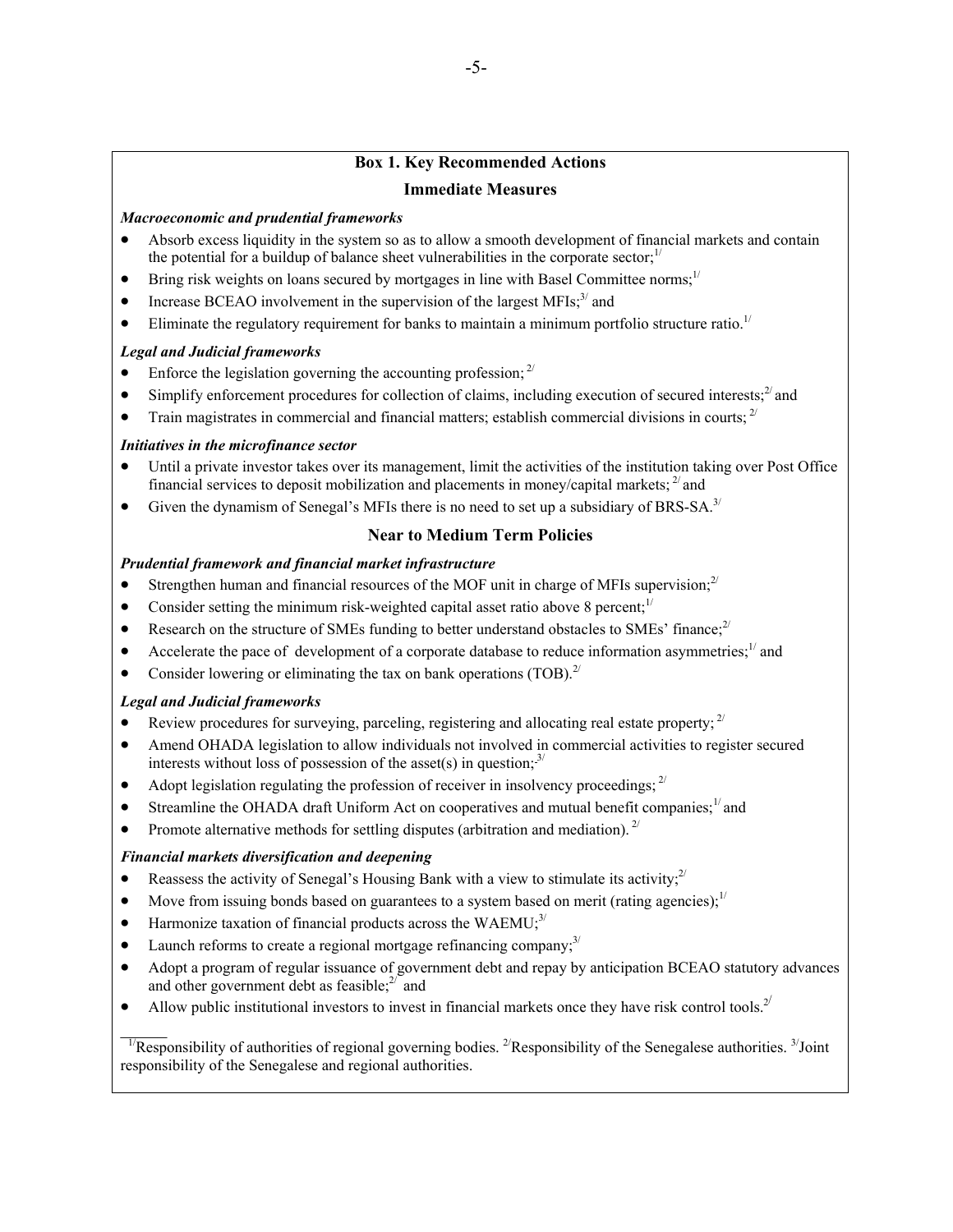#### **II. MACROECONOMIC ENVIRONMENT AND MARKET INFRASTRUCTURE**

4. **Since the 2001, FSAP Senegal's financial sector has continued to operate in a favorable macroeconomic environment thanks to prudent macroeconomic policies and market-oriented structural reforms implemented over the last ten years**. The economy is on its way to achieving an annual average growth rate of approximately 4 percent and per capita GDP growth of 1.5 percent in real terms. Inflation is low and the fiscal and external account deficits are under control. Growth remains vulnerable, however, to the vagaries of climatic conditions. After drought slowed growth to 1.1 percent in 2002, GDP grew by 6.5 percent in real terms in 2003, consumer price inflation was almost nonexistent, and the fiscal and external account deficits (including grants) stood at 1.4 percent and 6.3 percent of GDP, respectively (Table 1).

|                                                                                   |        |        |        | 2003   |
|-----------------------------------------------------------------------------------|--------|--------|--------|--------|
|                                                                                   | 2000   | 2001   | 2002   | (est.) |
| (Annual percentage change, unless otherwise indicated)                            |        |        |        |        |
| National income and prices                                                        |        |        |        |        |
| GDP at constant prices                                                            | 3.0    | 4.7    | 1.1    | 6.5    |
| Consumer price (end of period)                                                    | 1.3    | 3.9    | 1.5    | $-1.4$ |
| Nominal effective exchange rate                                                   | $-5.1$ | 1.2    | 2.4    | 5.1    |
| Real effective exchange rate                                                      | $-6.5$ | 1.8    | 1.3    | 2.8    |
| (Changes in percent of beginning-of-year broad money, unless otherwise indicated) |        |        |        |        |
| Money and credit                                                                  |        |        |        |        |
| Net domestic assets                                                               | 12.8   | 4.3    | $-6.4$ | 5.4    |
| Domestic credit                                                                   | 15.5   | 6.6    | $-4.9$ | 5.7    |
| Credit to the government (net)                                                    | $-4.0$ | 2.7    | $-8.3$ | $-4.3$ |
| Credit to the economy (percent growth)                                            | 28.6   | 4.9    | 4.7    | 14.2   |
| Broad money (M2)                                                                  | 10.7   | 14.5   | 7.6    | 14.6   |
| Money market rate                                                                 | 4.95   | 4.95   | 4.95   | 4.95   |
| (In percent of GDP)                                                               |        |        |        |        |
| Government financial operations                                                   |        |        |        |        |
| Overall fiscal surplus or deficit (-)                                             |        |        |        |        |
| Commitment basis, excluding grants                                                | $-1.9$ | $-3.9$ | $-1.9$ | $-3.5$ |
| Commitment basis, including grants                                                | 0.1    | $-21$  | $-0.1$ | $-1.4$ |
| Basic fiscal balance $\frac{1}{2}$                                                | 1.2    | $-0.8$ | 1.9    | 0.6    |
| External current account deficit (-)                                              |        |        |        |        |
| Excluding current official transfers                                              | $-8.5$ | $-6.5$ | $-8.0$ | $-8.5$ |
| Including current official transfers                                              | $-6.1$ | $-4.9$ | $-6.0$ | $-6.4$ |
| External public debt                                                              | 67.6   | 63.2   | 62.8   | 50.7   |

#### Table 1. Selected Economic Indicators

Sources: Senegalese authorities and staff estimates.

 1/ Defined as revenue minus total expenditure and net lending, excluding externally financed capital expenditure and on-lending.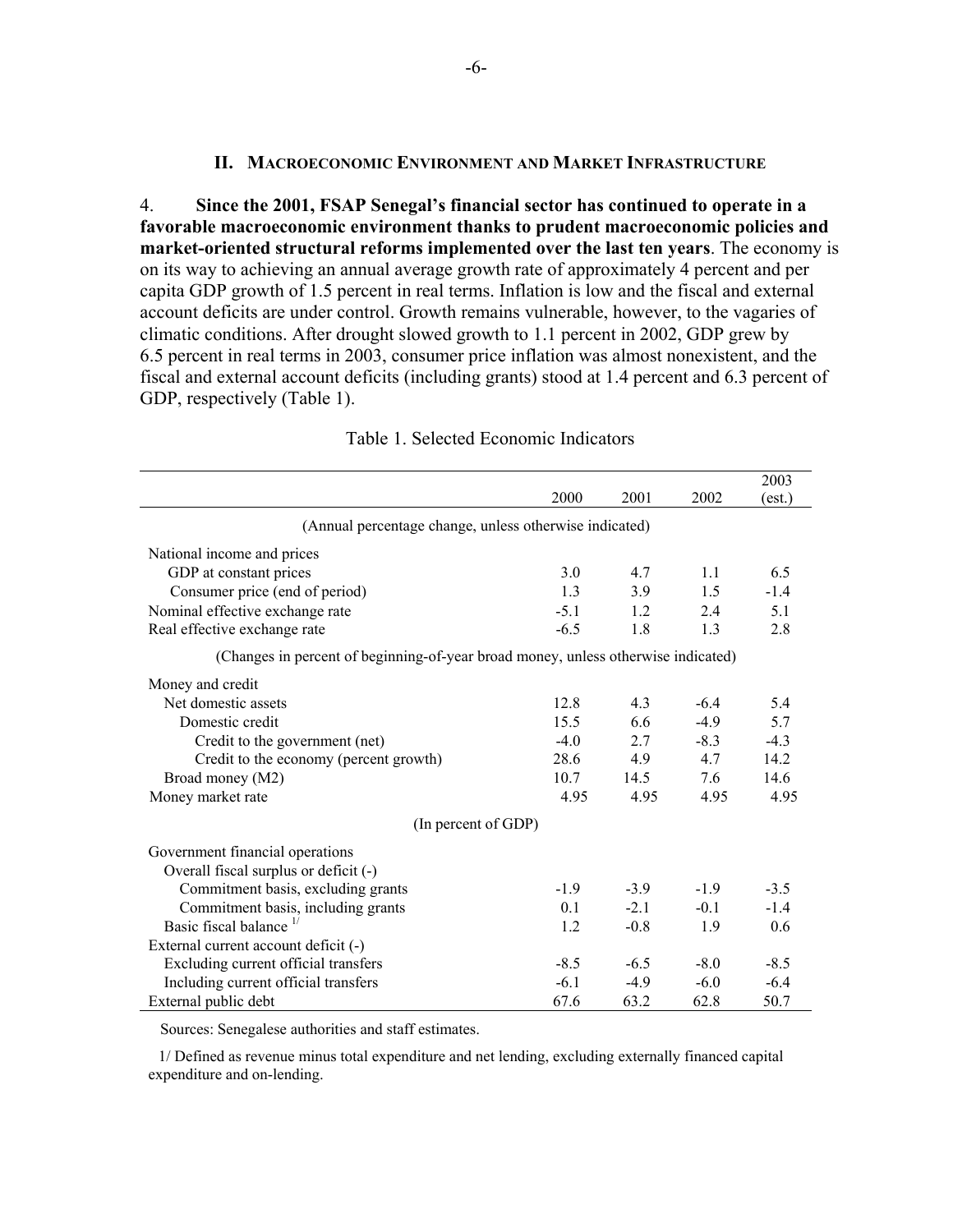5. **The financial sector has expanded but remains small in absolute and relative terms**. At the end of 2003 total assets amounted to CFAF 1,568 billion (or roughly

US\$3 billion), the majority represented by the banking system. The state continues to have minority equity stakes in 7 banks (of which the biggest stake is 25.6 percent), and BCEAO in 2 banks.<sup>1</sup> While the microfinance sector represents only a small part of the system, it has contributed to about one-third of the increase in the ratio of total assets to GDP. The dynamism of MFIs operating in Senegal is also reflected in an expansion of outstanding credit by MFIs at a rate 3.3 times faster than that of bank credit in the last 4 years, and a growth of deposits at a rate

 $\overline{a}$ 

| Table 2. Structure of the Financial System |                                |       |                      |       |                   |      |
|--------------------------------------------|--------------------------------|-------|----------------------|-------|-------------------|------|
|                                            | Assets<br><b>Billions CFAF</b> |       | Percent<br>of Assets |       | Percent<br>of GDP |      |
|                                            | 2001                           | 2003  | 2001                 | 2003  | 2001              | 2003 |
| Banking $^{1/}$                            | 1,087                          | 1,391 | 89.5                 | 88.7  | 32.5              | 37.3 |
| Insurance                                  | 114                            | 137   | 9.4                  | 8.7   | 3.4               | 3.7  |
| MFIs                                       | 14                             | 41    | 1.1                  | 2.6   | 0.4               | 1.1  |
| Total<br>Memorandum items                  | 1,215                          | 1,568 | 100.0                | 100.0 | 36.3              | 42.1 |
| M <sub>2</sub>                             |                                |       |                      |       | 24.8              | 30.0 |
| 19.6<br>Claims on private sector           |                                |       |                      |       | 21.1              |      |
| Claims on central government<br>5.1<br>1.7 |                                |       |                      |       |                   |      |

Sources: BCEAO Dakar and staff estimates.

1/ Including financial establishments.

2.7 times faster than M2. In spite of these positive developments, financial intermediation in Senegal is low, as evidenced by a ratio of M2 to GDP of about 30 percent, though still above the WAEMU average (25.7percent).

6. **Large excess reserves of banks in Senegal, and more broadly in the WAEMU, have distorted the development of financial markets.** This excess liquidity has resulted in fierce competition among banks for lending to large corporations, with some commercial banks offering spot credits well below their prime rate, and at times close to the average cost of funds. By making bank credit inexpensive and readily available for large corporations compared to recourse to the capital market, such market practices could lead to imbalances in corporate balance sheets, indirectly weakening the quality of bank portfolios. **Financial market deepening is therefore contingent on establishing stable liquidity conditions,** in particular to support the smooth operations of financial markets, and therefore effective transmission of monetary policy. In this context, mopping up excess liquidity would not only strengthen the effectiveness of the regional monetary policy (Box 2), but also support the mobilization of long-term resources and the development of the financial market.

7. While no aggregate data is available on the respective cost of bank credit to SMEs and to large corporations, **anecdotal evidence suggests that SMEs have not benefited to any great degree from the abundant liquidity conditions**. As discussed later, SMEs access

 $1$ <sup>1</sup> The recommendations of the 2001 FSAP included divestiture of BCEAO equity participation in those banks (See IMF Country Report 01/189 and Appendix).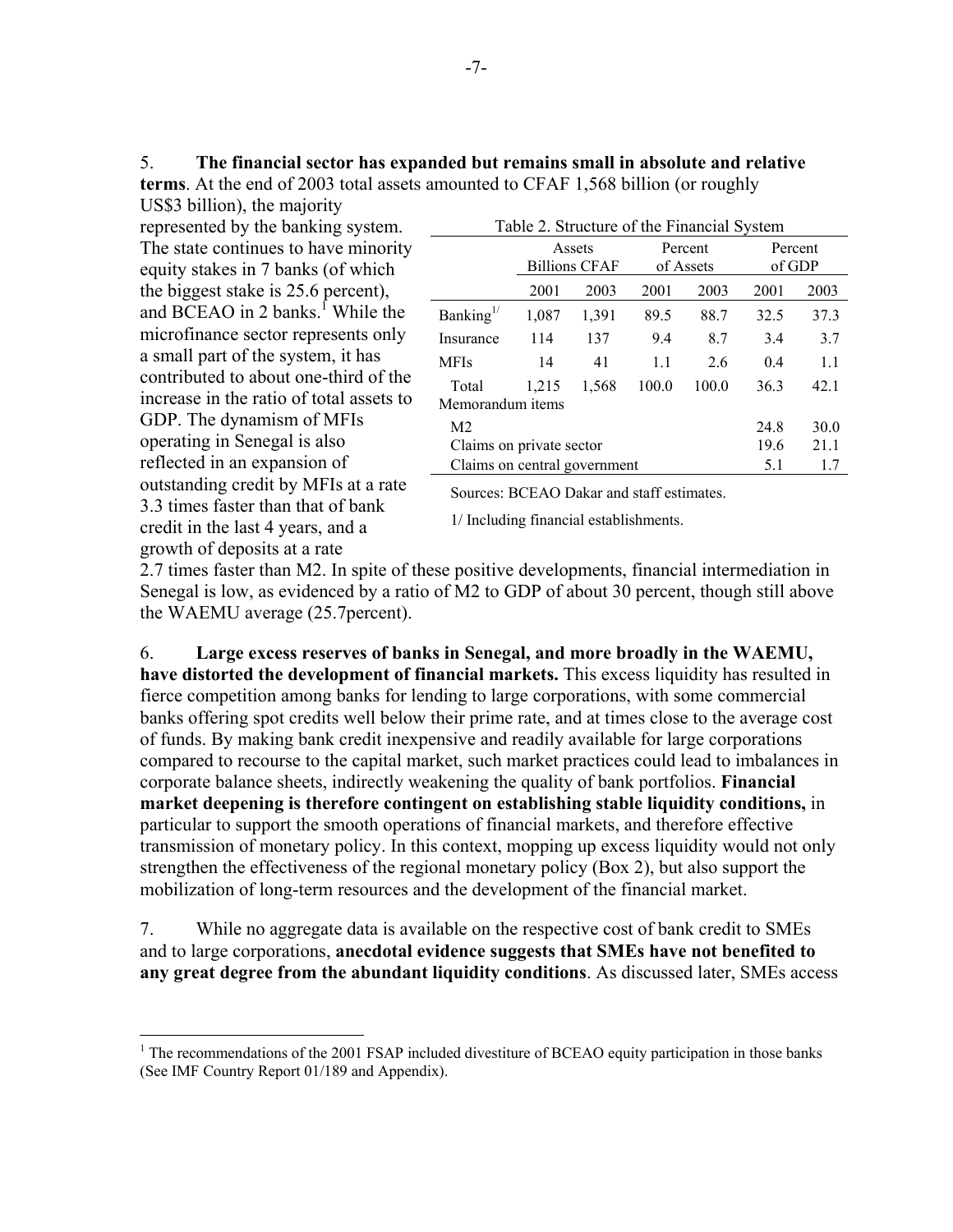to credit is largely contingent upon action to address the structural factors that constrain the provision of bank credit.

### **Box 2. Assessment of Regional Monetary Policy**

Historically, there has been a high level of excess liquidity in the WAEMU banking system, primarily due to the lack of attractive investment opportunities, combined with conservative policies in the banks vis-à-vis credit risk (banks' reserves grew from 16 percent of deposits to 21 percent between end-December 2002 and end-September 2003). The authorities noted that the absence of investment opportunities has provided an incentive for banks to hold funds in their correspondent accounts abroad and has reduced the pressure for speedy repatriation of export proceeds.

The Fund staff has recommended the sale of central bank bills to reduce excess liquidity. However, the BCEAO authorities believe that excess reserves would be reduced over time as the governments in the region sell treasury bills to repay the central bank's statutory advances. They ruled out selling central bank bills because it would entail costs for the BCEAO. The authorities also believe that changes in the central bank's interest rates can provide a signal to borrowers to ask banks for lower rates, eventually affecting their interest rates. The Fund staff cautioned that, to the extent that banks may react to the BCEAO's interest rate policy by reducing deposit rates, the reduction in BCEAO's interest rates could engender capital outflows. Therefore, the authorities have to ensure that the differential between the interest rates in the region and the euro interest rates remains large enough to preempt such developments.

 $\mathcal{L}$ Source: SM/04/202.

 $\overline{a}$ 

8. **A recent survey suggests that SMEs finance most of their needs with own funds, and that structural factors (rather than cost) discourage bank credit.** Working capital is financed essentially with own funds (75.1 percent) and to a small degree by commercial banks  $(12.5 \text{ percent})$ . A similar pattern can be observed for investments, with commercial bank financing at only 17.7 percent. Insufficient collateral appears to be the main reason for SMEs failing to receive bank credit (80 percent of rejected applications). Other structural problems include lack of transparency in the enterprises themselves; poor quality of accounting (the practice of auditing accounts is limited); loopholes in laws dealing with protection of creditor rights and enforcement of guarantees. Monetary policy cannot act directly to improve SMEs' access to bank credits as selective credit policy and development banks have proven ineffective in the past, regardless of the country in question (competitive distortions, poor resource allocation, and failed banks).

 $2^{2}$  Data taken from a World Bank survey on the investment climate in Senegal of 211 enterprises (80 percent of existing enterprises) and 83 percent of those operating in the manufacturing sector.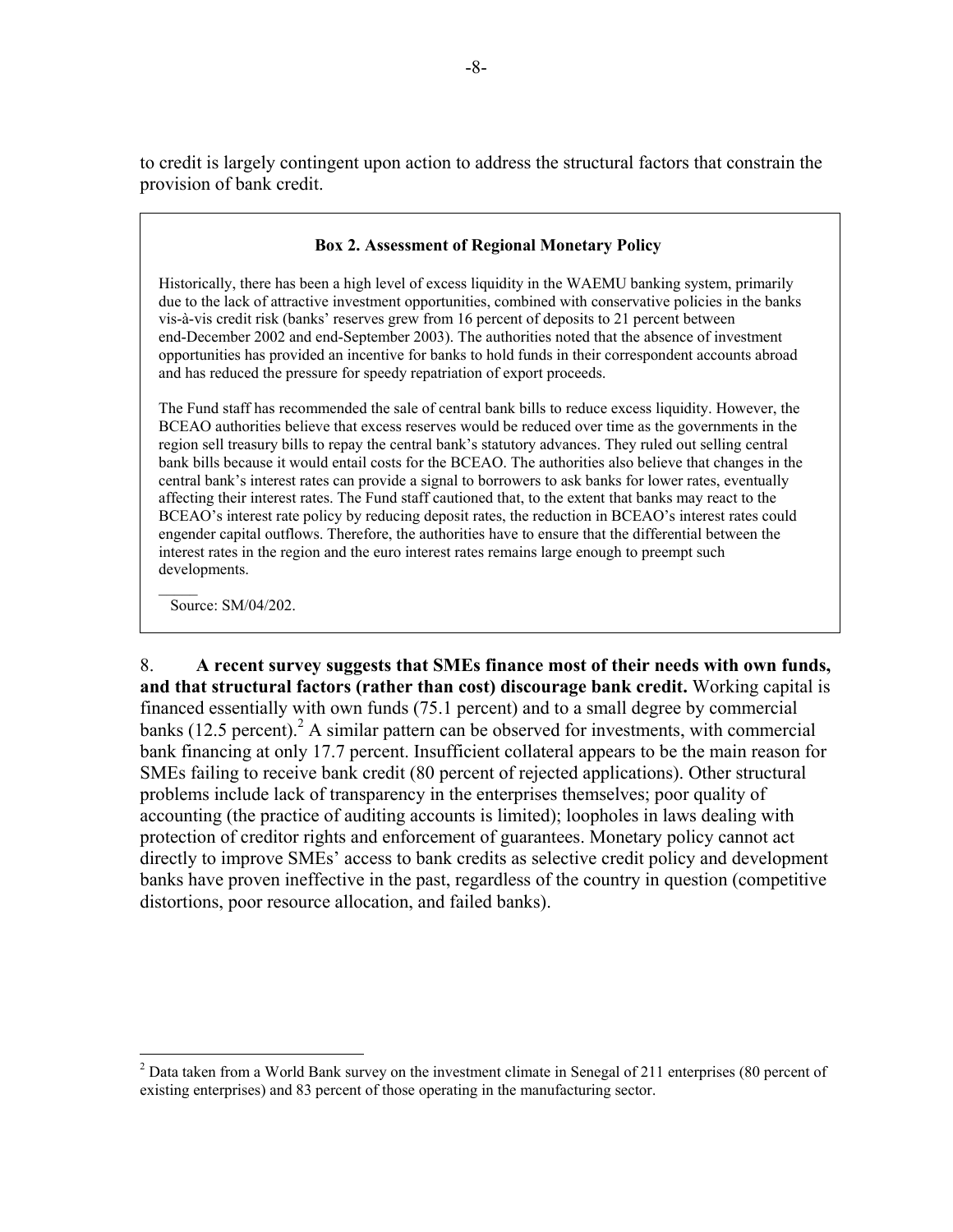### **III. STABILITY AND SUPERVISORY ISSUES**

#### **A. Stability and Robustness of the Banking Sector**

9. **While financial stability indicators for the banking sector are better than the WAEMU averages, the capitalization of the sector has trended downward slightly since 2001**. At end-March 2004, ten banks with risk-weighted capital asset ratios (CAR) above the

prudential norm of 8 percent accounted for approximately 80 percent of total assets. For the other two banks, the ratio was only slightly below the norm. The slight decrease in the aggregate CAR (Table 3) is mainly due to increased provisioning and strong growth of credit of certain banks which had an extremely high CAR, and therefore does not threaten the stability of the system. Gross nonperforming loans (NPLs) have decreased, and the provisioning rates have been maintained above 70 percent throughout the period.

 $\overline{a}$ 

|                                   |       | Senegal |      | WAEMU |
|-----------------------------------|-------|---------|------|-------|
|                                   | Dec.  | Dec.    | Mar. | Dec.  |
|                                   | 2001  | 2003    | 2004 | 2003  |
| <b>CAR</b>                        | 13.5  | 11.5    | 127  | 11.0  |
| Gross NPLs/total loans            | 17.8  | 13.3    | 14.7 | 19.2  |
| Provisioning rate                 | 70.2  | 75.3    | 70.4 | 67.0  |
| Net NPLs to total loans           | 5.6   | 3.6     | 4.4  | 73    |
| Net NPLs to capital               | 34.3  | 28.4    | 344  | 44.5  |
| Loans concentration <sup>1/</sup> | 107.7 | 144.2   |      |       |
| Liquid assets/deposits            |       | 81.0    | 82.0 | 66.6  |
| Return on equity (ROE)            | 18.6  | 22.1    | 22.1 | 10.0  |

| Table 3. Selected Financial Soundness Indicators |  |
|--------------------------------------------------|--|
| (in percent)                                     |  |

Source: Banking Commission.

1/ Loans to five largest borrowers to bank's capital.

10. **Since the 2001 FSAP, exposure of the banking sector to some large public enterprises has decreased; however, credit concentration, measured by total exposure to 5 largest borrowers remains high.** As a result of a budget transfer to SONACOS to pay back its bank debt, and a ceiling on total debt of SONACOS set under the PRGF-supported program, exposure of the banking sector to SONACOS decreased from 68 percent of capital in 2001 to 4 percent in 2003. However, exposure to other large enterprises increased, and total credit to 5 largest borrowers went from 108 to 144 percent of total capital of the banking system.<sup>3</sup> Credit concentration remains the largest source of vulnerability for banks operating in Senegal. This calls for close monitoring, in particular to ensure that the capitalization of banks does not drop.

11. **Financial margins have allowed banks to support a relatively high level of loan loss provisions, while maintaining comfortable return on assets.** Credit operations, which represent approximately 75 percent of net bank earnings, are the primary source of revenues. With an average cost of resources slightly above 2 percent, the average cost to the borrower (including the 17 percent tax on bank operations—TOB) is slightly above 11 percent (Table 4). $4$  The average financial margin is slightly lower than for banks of comparable size

<sup>&</sup>lt;sup>3</sup> Five largest borrowers in 2001 were SONACOS, SENELEC, SAR, ICS, and SODIFITEX; in 2003, ICS, SAR, CSS, SENELEC, and SOCOSIM.

<sup>&</sup>lt;sup>4</sup> Senegal's TOB (17 percent) is the highest in the WAEMU (5 percent in Côte d'Ivoire).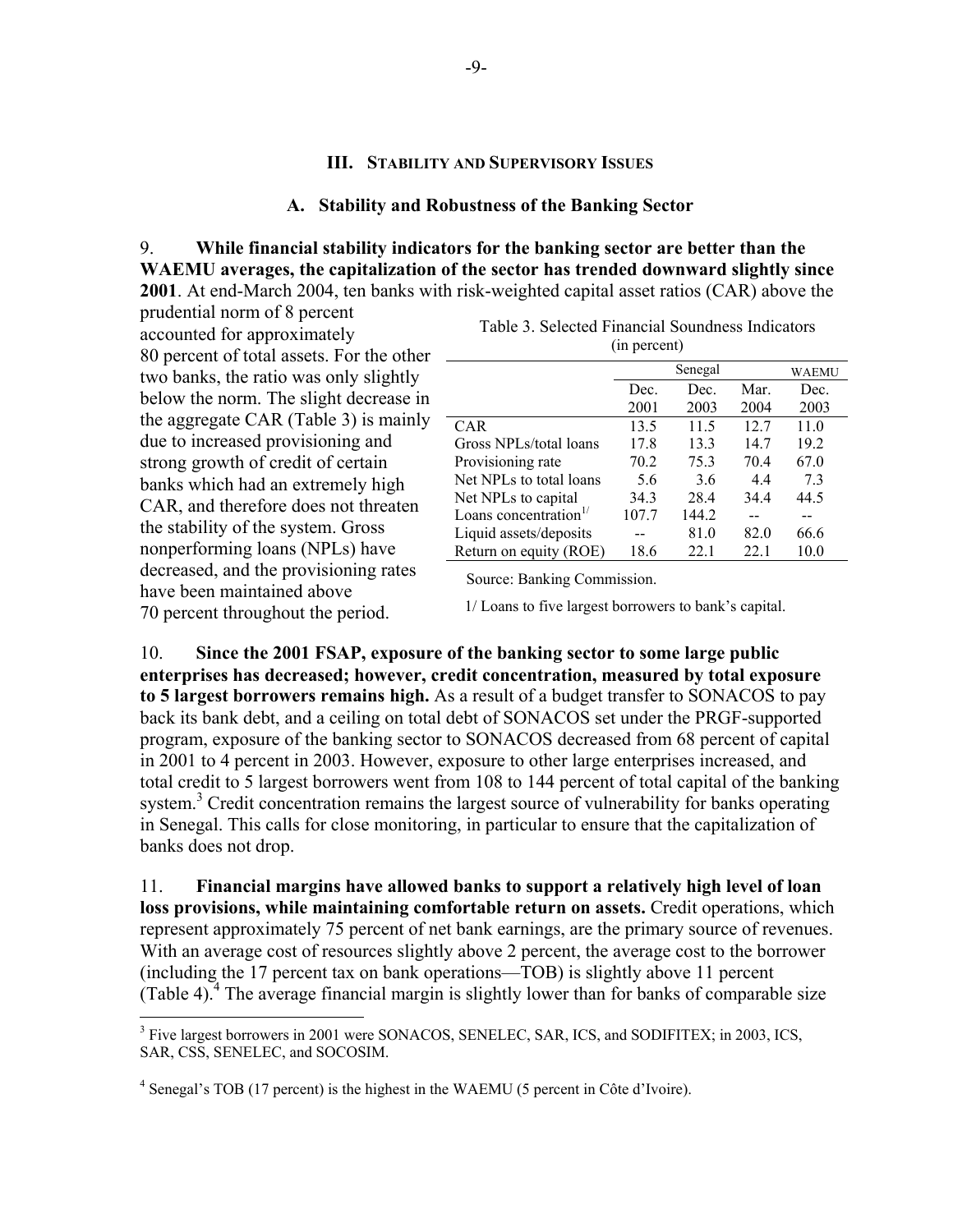operating in Africa (i.e., small banks with assets of less than US\$1 billion), as is the average return on assets.<sup>5</sup> Overhead costs absorb more than half of the financial margin, in line with results observed for similar banks in Africa, but loan loss provisions are significantly higher (20 percent of financial margin against 11 percent). Net returns on assets (ROA) are slightly below those observed in African banks of comparable size, while net returns on equity (ROE) are slightly above, suggesting that banks in Senegal are relatively less well capitalized that their African counterparts.

# Table 4. Decomposition of Interest Rate Spreads (in percent)

Africa Senegal (2002) Small Banks Medium Banks Large Banks All Banks + Average lending rate 11.3 - Average cost of resources 2.2<br>= Financial margin 9.2  $=$  Financial margin  $9.2$   $10.7$   $5.0$   $4.4$   $4.9$ - Tax on financial operations (TOB) - Overhead costs 1.6  $\begin{array}{c} 1.0 \\ 3.4 \end{array}$  } 5.0 } 6.1 } 3.1 } 2.8 } 3.0 - Loan loss provisions 1.8 1.2 0.7 0.6 0.7 - Tax on profits 0.5 0.9 0.2 0.3 0.4  $=$  Return on assets (ROA)  $1.9$   $2.5$   $1.0$   $0.7$   $0.8$ Return on equity (ROE) 22.1 18.3 5.6 12.9 11.7

 Source: BCEAO Dakar and staff estimates. Small banks have assets of less than US\$1 billion; medium banks have assets of greater than US\$1 billion; large banks have assets of more than US\$10 billion. All banks in Senegal are small.

## 12. **The stress testing exercise confirms that the concentration of banks' credit in a few large enterprises remains the main source of vulnerability for the sector**:

- **Most banks (especially the five largest) have high provisioning rates, and will not be affected by an increase in provisioning requirements, or by an increase in the weight applied to housing credits in the calculation of the CAR.** An increase in provisioning rates to 75 percent (for those banks that are not already above 75 percent) would result in 5 banks having CAR below 8 percent (Table 5), but 4 of these banks are relatively small, and only one of them would have a CAR below 6 percent.
- **A default by one or several of the largest borrowers would have a significant impact on banks' solvency**. A loss of 25 percent of the outstanding loans to one single large borrower would result in a drop of the CAR of 7 banks (79 percent of total system assets) below 8 percent. In the event of a default by 4 large borrowers, 8 banks (80 percent of total system assets) would have capital adequacy ratios below 8 percent, and one bank would have negative capital.

 5 Typically, large enterprises can borrow at rates (4 to 6 percent) below banks' prime rate (8 to 9 percent).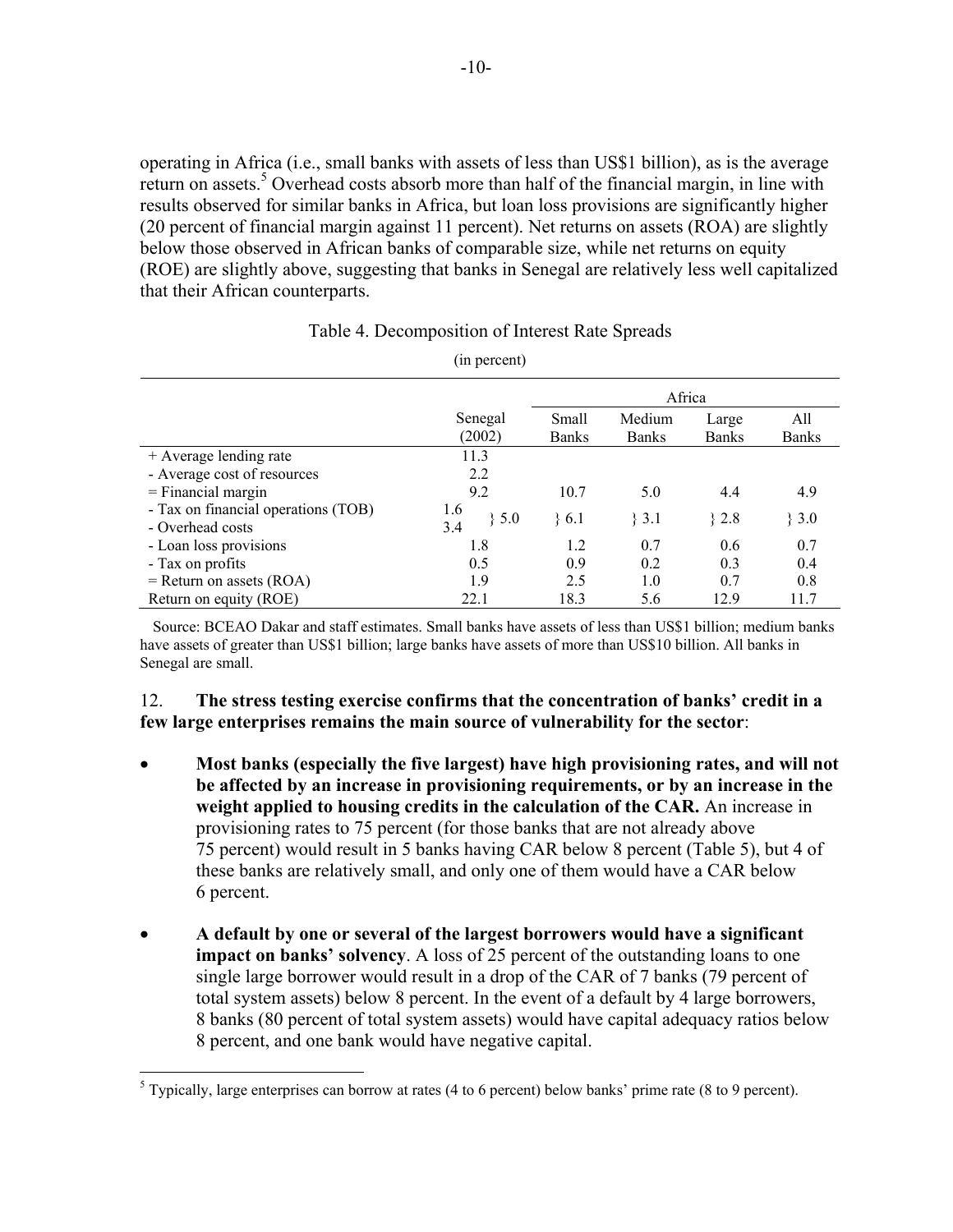• **The banking system would cope fairly well with a 25 percent increase in NPLs**. At end-March 2004, three banks accounting for 24 percent of the banking system assets would end up with a capital adequacy ratio below 8 percent. However, two of them had CARs below 8 percent even before the 25 percent increase in NPLs, and none of the banks would see its capital adequacy fall under 4 percent as a result of the shock.

|                                                 |              | Four                                    | Five                                    | All          |                | $CAR < 8$ Percent |
|-------------------------------------------------|--------------|-----------------------------------------|-----------------------------------------|--------------|----------------|-------------------|
|                                                 | All          | Largest                                 | Largest                                 | Other        | No. of         | Market            |
| Scenarios                                       | <b>Banks</b> | <b>Banks</b>                            | <b>Banks</b>                            | <b>Banks</b> | <b>Banks</b>   | Share             |
| December 2003                                   |              |                                         | Capital /Risk Weighted Assets (percent) |              |                |                   |
| Actual situation                                | 11.5         | 9.2                                     | 9.5                                     | 17.6         | 2              | 23.5              |
| Provisioning rate increases to 75 percent       | 10.5         | 9.2                                     | 9.4                                     | 13.9         | $\overline{4}$ | 28.4              |
| 10 percent increase in NPLs                     | 11.0         | 8.6                                     | 8.9                                     | 17.0         | 3              | 27.0              |
| 20 percent increase in NPLs                     | 10.4         | 8.0                                     | 8.3                                     | 16.4         | $\overline{4}$ | 29.0              |
| 25 percent increase in NPLs                     | 10.1         | 7.6                                     | 8.0                                     | 16.1         | 5              | 53.8              |
| Default 25 percent of loans to A                | 11.0         | 8.8                                     | 9.0                                     | 16.8         | $\overline{4}$ | 28.4              |
| Default 25 percent of loans to A+B              | 10.1         | 8.1                                     | 8.3                                     | 15.5         | 5              | 30.4              |
| Default 25 percent of loans to C                | 9.9          | 7.3                                     | 7.7                                     | 16.7         | 7              | 78.7              |
| Default 25 percent of loans to D                | 10.7         | 8.1                                     | 8.5                                     | 17.3         | 3              | 31.9              |
| Default 25 percent of loans to A+B+C+D          | 7.7          | 5.1                                     | 5.5                                     | 14.4         | 8              | 80.2              |
| 2 percent increase in short-term interest rates | 10.8         | 8.6                                     | 8.9                                     | 16.7         | 3              | 27.0              |
| March 2004                                      |              | Capital /Risk Weighted Assets (percent) |                                         |              |                |                   |
| Actual situation                                | 12.7         | 9.7                                     | 10.3                                    | 18.5         | 2              | 20.3              |
| Provisioning rate increases to 75 percent       | 11.1         | 9.4                                     | 10.0                                    | 13.4         | 5              | 35.8              |
| 10 percent increase in NPLs                     | 12.0         | 9.0                                     | 9.7                                     | 17.9         | 2              | 20.3              |
| 20 percent increase in NPLs                     | 11.4         | 8.4                                     | 9.0                                     | 17.2         | 3              | 23.8              |
| 25 percent increase in NPLs                     | 11.0         | 8.0                                     | 8.7                                     | 16.9         | 3              | 23.8              |
| 2 percent increase in short-term interest rates | 11.9         | 8.9                                     | 9.6                                     | 17.7         | 2              | 20.3              |

| Table 5. Stress Test Results |  |
|------------------------------|--|
|------------------------------|--|

Sources: BCEAO Dakar and Staff calculations.

<u>.</u>

• **The banking system appears resilient to changes in short-term interest rates**. 6 For the system as a whole, most interest-bearing liabilities are three months or less; 65 percent of credits are short term (less than 2 years), and a further 30 percent is medium term (2 to 10 years). However, many medium-term credits have variable interest rates. Given the lack of precise information on the maturity structure of loans and on interest rates, the interest rate stress test is based on the conservative assumption that all credits with a maturity of more than 2 years have fixed interest rates. None of the banks would see its CAR fall under 8 percent as a result of the shock, and banks with CAR already under 8 percent (accounting for about 20 percent

<sup>&</sup>lt;sup>6</sup> One bank is exposed to interest rate risk due to the dominance of long-term fixed-rate mortgage loans in its portfolio mostly funded by short-term deposits. However, its strong capital position should allow the bank to withstand any realistic changes in interest rates.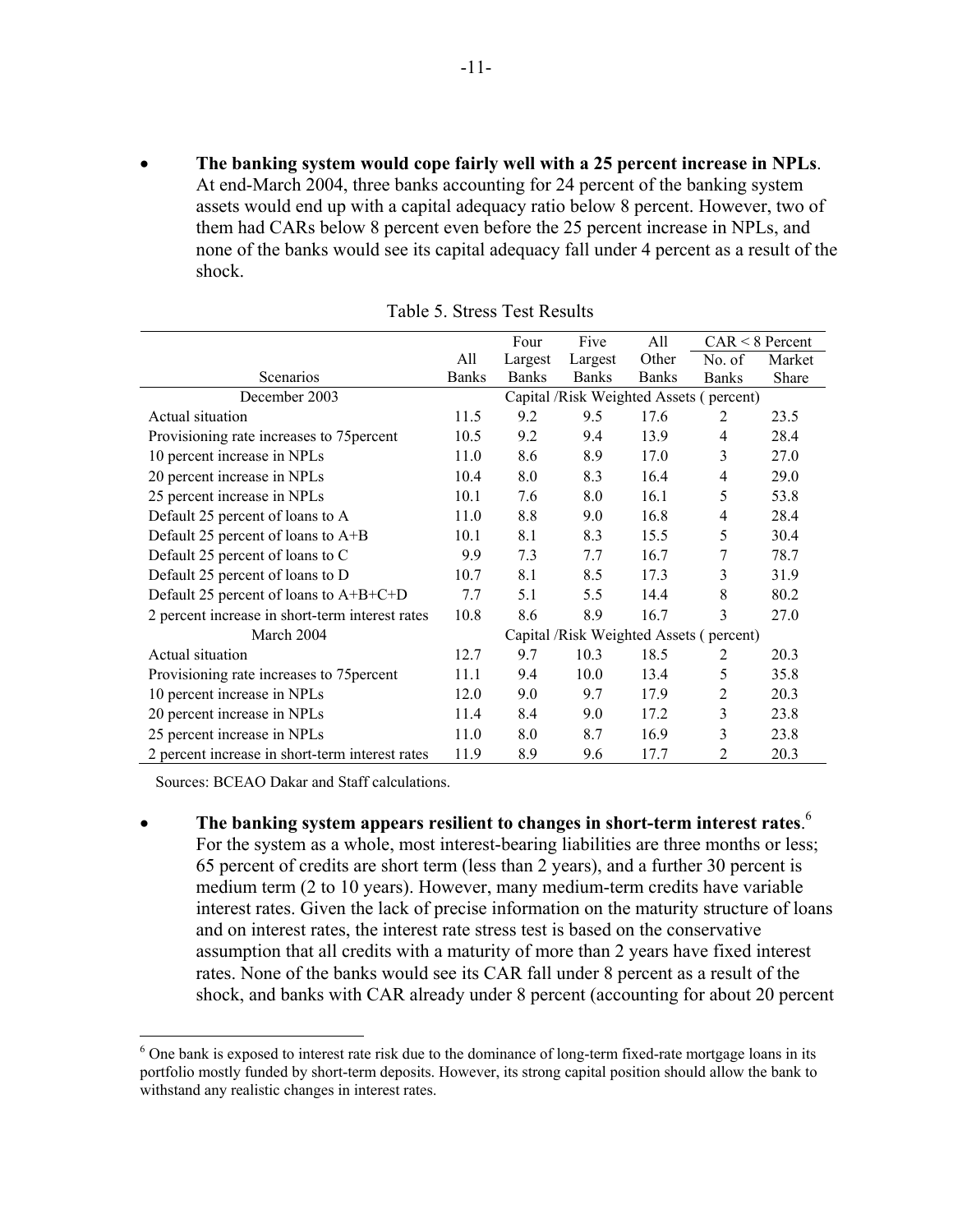of total assets of the system) would experience only a marginal deterioration of the ratio.

• **Risks to the banking system of an adjustment of the CFA franc parity are low.**  Bank holdings of foreign currencies are restricted to working balances at overseas affiliates and correspondent banks. Most institutions appear to have a policy of maintaining positive working balances with their affiliates and correspondents abroad, to make sure they would not suffer in the event of significant change in the value of the CFA franc.

# **B. Prudential Norms for the Banking Sector**

13. **Senegalese banks continue to find it difficult to comply with limits on large credit exposures**. Recourse to external financing by some large corporations has helped banks reduce their exposures to large borrowers. However, as of end-March 2004, 5 banks (accounting for 35 percent of sector assets) did not comply with the prudential norms limiting the exposure of a bank to a single borrower, although the limit in Senegal (75 percent of total capital) is much higher than the 25 percent limit that is recommended by the Basel Committee on Banking Supervision. Noncompliance reflects to a large extent the structure of the economy, and time will be needed before Senegal practices are in line with best practices. In the meantime, Senegal's specific banking risks point to the need for a higher capital base in the banks.

14. **The prudential norms fail to adequately differentiate real estate financing on the basis of the risks incurred by banks**. The current 50 percent preferential weight that is allowed to all types of bank loans collateralized by a mortgage (i.e., loans to home buyers, developers and to investors) is not consistent with the recommendations of the Basel Committee on Banking Supervision.<sup>7</sup> Furthermore, the two-year grace period for constituting provisions on such NPLs (provisions are supposed to be constituted over a four-year period) seems excessive in view of uncertainties and delays in judicial procedures for recovering claims and realizing collateral (see section IV A, below).

15. **In view of the above findings, a drop of the capitalization of Senegalese banks should be prevented**. A way to achieve this objective would be, in line with the recommendation of the Basel Committee, to set a minimum CAR above 8 percent.<sup>8</sup> In the case of Senegal the following specific factors would support such a policy action:

<sup>&</sup>lt;sup>7</sup> The Basel Accord allows for a 50 percent risk weight only for "loans fully collateralized by a mortgage on residential property that is or will be occupied by the borrower or that is rented."

<sup>&</sup>lt;sup>8</sup> The Basel Committee recommends that capital charges in addition to the 8 percent minimum CAR may be applied based on countries' particular circumstances. A number of countries have followed the recommendation, including: Albania: 12 percent; Aruba: 10 percent; Azerbaijan: 12 percent; Bahrain: 12 percent; Bulgaria: 12 percent; Estonia: 10 percent; India: 9 percent; the Philippines: 10 percent; Kenya: 12 percent, Nigeria: 10 percent; Romania: 12 percent; and Russia: 10 percent.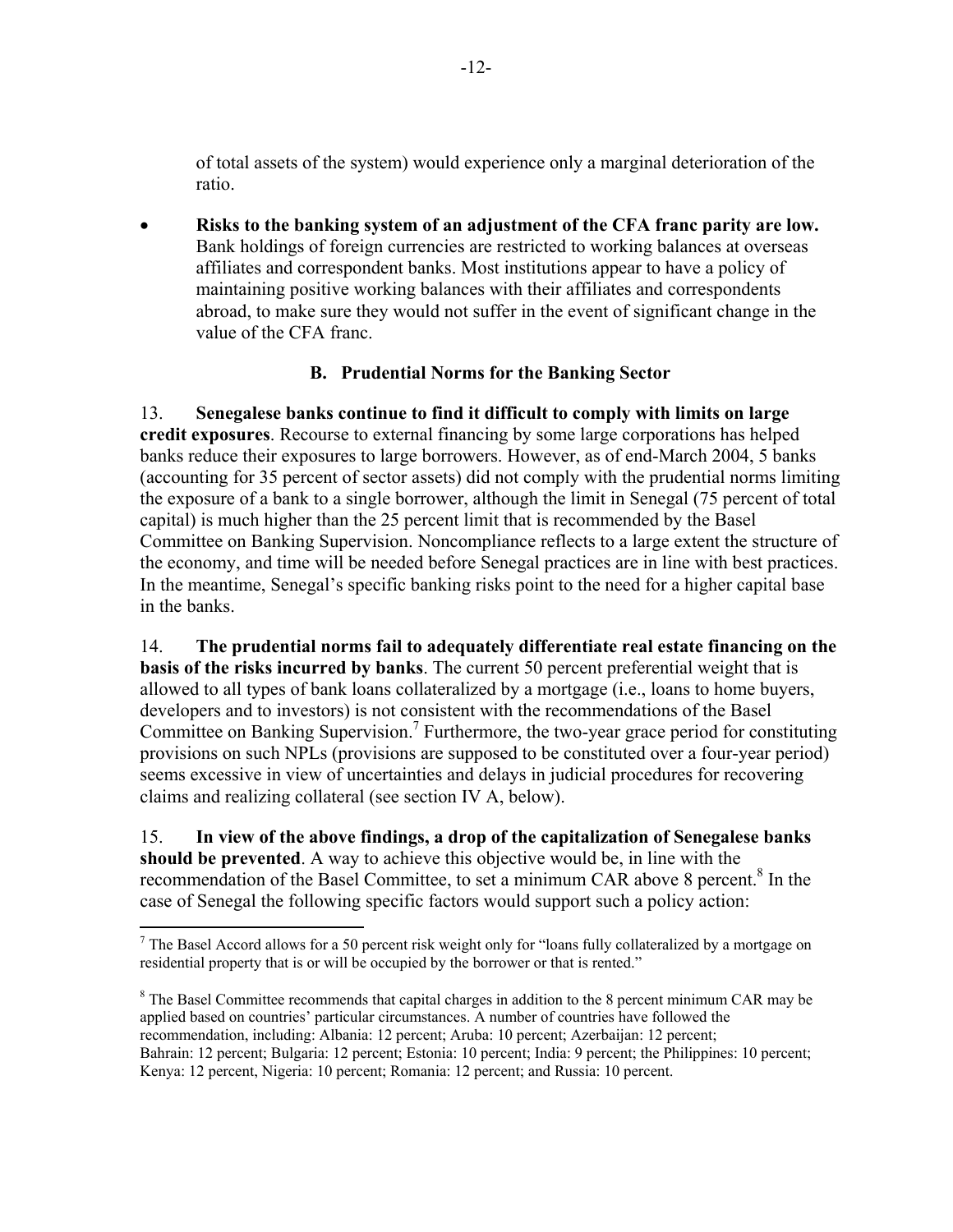(i) potential systemic risk due to the market distortions induced by chronic excess liquidity; (ii) persistent difficulties for complying with limits on loans concentration; (iii) lenient treatment reserved to mortgage loans; and (iv) dysfunction of the judicial system.

# 16. **Noncompliance of all banks with the portfolio structure ratio (Box 3) does not**

**necessarily reflect high credit risk.** Senegal maintains an average ratio of about 12 percent (the minimum required ratio is 60 percent). The low level of the ratio may also reflect the banks' lack of incentive to require enterprises to comply with the reporting requirements,<sup>9</sup> and pressing for compliance may encourage banks to deny credit to enterprises, mainly SMEs, in order to satisfy the regulatory norm. Therefore, the regulatory requirement for banks to maintain a minimum portfolio structure ratio should be dropped. In this case, the bank supervisor could still monitor

#### **Box 3. Portfolio Structure Ratio and**  *Accords de Classement*

Banks must maintain a minimum ratio of 60 percent between loans having received an *accord de classement*  from the BCEAO (and therefore eligible for its refinancing) and total loans to customers. This ratio, unique to the WAEMU, is not observed by any institution in Senegal (average ratio of about 12 percent), and has almost never been observed in the WAEMU. Noting this situation, the WAEMU Council of Ministers in September 2002 amended the terms governing the granting of *accords de classement*. The new mechanism eased the conditions governing the collection of information and the applicable financial criteria. Banks are now required, subject to financial penalties, to submit *accord de classement* requests for their 50 largest credit users.

the percentage of assets covered by an *accord de classement*, together with relevant financial soundness indicators.

17. **Senegalese banks are liquid and transformation of short-term resources into medium- and long-term loans is limited**. Only one bank does not comply with the liquidity ratio, and another one with the transformation ratio due to the high share of medium- and long-term mortgage loans in its portfolio.<sup>10</sup>

# **C. Stability and Prudential Issues in the Microfinance Sector**

18. **Senegal's microfinance sector has experienced strong growth in the last four years, and a number of MFIs are now large enough to offer financial services to SMEs**. The penetration rate of MFIs rose from 16 percent of all households in 2000 to 25 percent in 2003 (i.e., from 3.2 to 5 percent of the population), and outstanding credit expanded 3.3 times faster than bank credit in the same period. Some networks are contemplating

 $\overline{a}$ <sup>9</sup> Excess liquidity eliminates the need for banks to seek refinancing from the BCEAO. As a result, the number of applications for the *accords de classement* submitted by banks is fairly low.

<sup>&</sup>lt;sup>10</sup> The transformation ratio requires from banks that 75 percent of medium- and long-term assets be financed by resources of comparable maturity.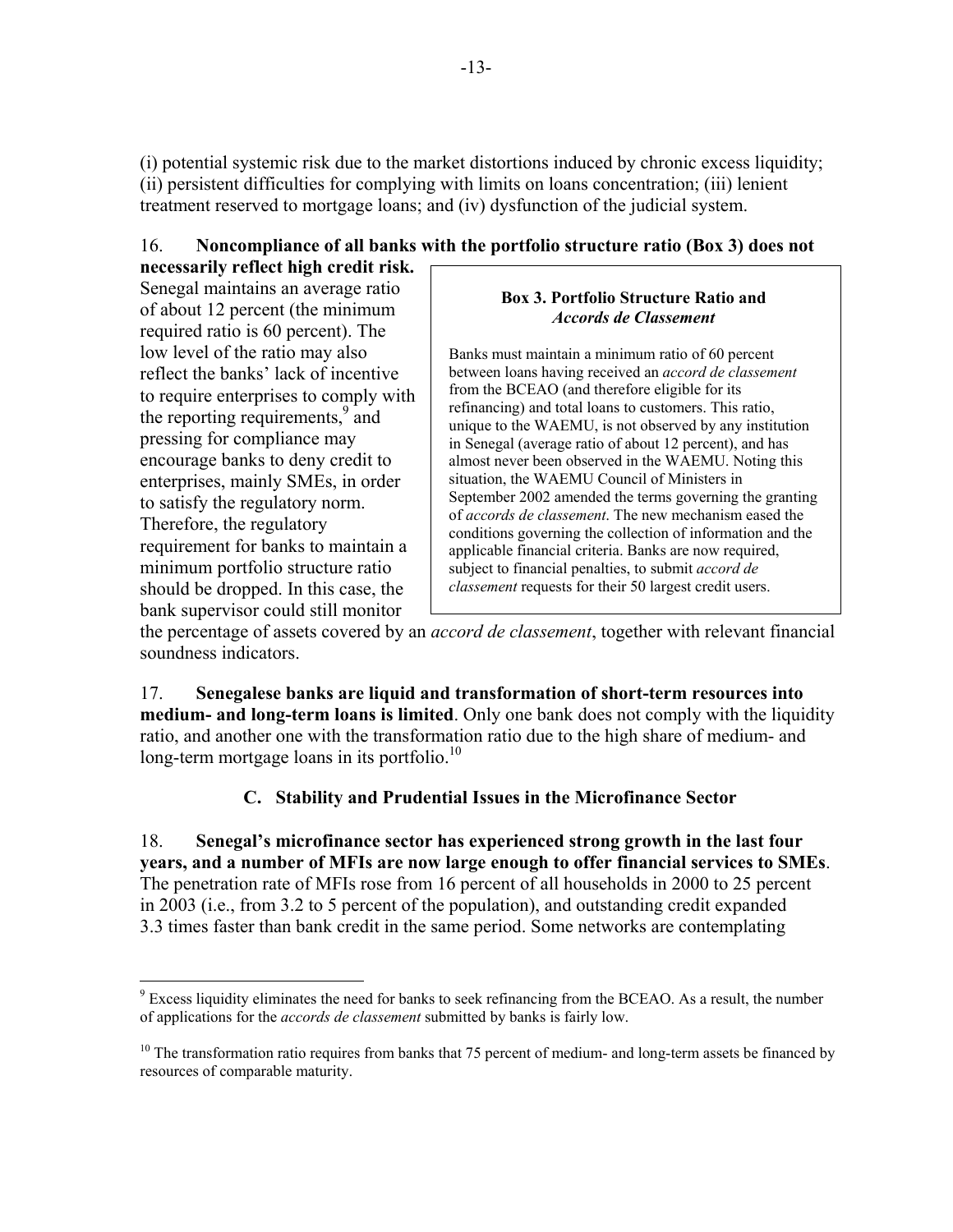establishing commercial banks, and large MFIs are well positioned to compete with the commercial banks on providing financing to SMEs.

19. **The microfinance industry is highly concentrated, and the largest networks appear to be on a sound footing**. The six largest networks, representing 87 percent of customers and 90 percent of deposits and credit, have a ratio of NPLs to total loans below 4 percent.11 Apart from these large networks, there are numerous small, independent institutions (approximately 10 percent of the market) which are structurally weaker and pose a real challenge to the consolidation of the sector: they rarely comply with reporting requirements, largely escape the attention of the supervisory authorities, and often have weak financial structures  $12$ 

20. **The surveillance unit under the Ministry of Finance lacks the necessary human and financial resources to supervise all MFIs. Therefore, current plans for an involvement of the BCEAO in the supervision of large networks are a positive development**. As a part of its 2004–08 strategy, the BCEAO plans to work more closely with national authorities and the Banking Commission to supervise large MFIs in the region. This is appropriate given the systemic risk for the sector posed by the large and medium-scale MFIs. Once a decision is made on the threshold for BCEAO involvement in the supervision of MFIs, the MOF will need to assess the human and physical resources that may be needed for the supervision of the remaining MFIs, and to develop priorities, as well as a simplified approach to the reporting obligations for the smallest MFIs.

# **IV. INCREASING THE OUTREACH OF THE FINANCIAL SECTOR**

21. **Senegalese enterprises can avail themselves of a diversified range of financial services and players, but imperfect integration of the components limits its outreach.** On the positive side, the banking sector (the cornerstone of the system for the foreseeable future) appears to serve well large enterprises and seeks to increase its outreach to SMEs. MFIs show clear signs of maturity and dynamism, and they appear to serve well a growing fraction of households outside large urban centers. Finally, the establishment of a regional securities regulator and regional exchange has allowed the regional capital market to take hold. On the negative side, SMEs access to credit suffers from structural weaknesses in the credit environment, and results in a relatively high cost of financial intermediation.<sup>13</sup> Inefficiencies

<u>.</u>

 $11$  The three largest networks, representing about 70 percent of total loans, have a NPLs ratio of 3 percent; the next four largest networks, representing about 14 percent of the market, have a NPLs ratio of 4.3 percent.

 $12$  The 2001 FSAP noted the proliferation of small institutions with relatively weak structure, and recommended a slowdown in granting of new licenses. This recommendation was not implemented (see Appendix).

 $13$  The cost of financial intermediation also reflects the weight of the taxation of financial services. Therefore, the authorities should consider gradually phasing in a reduction of the TOB.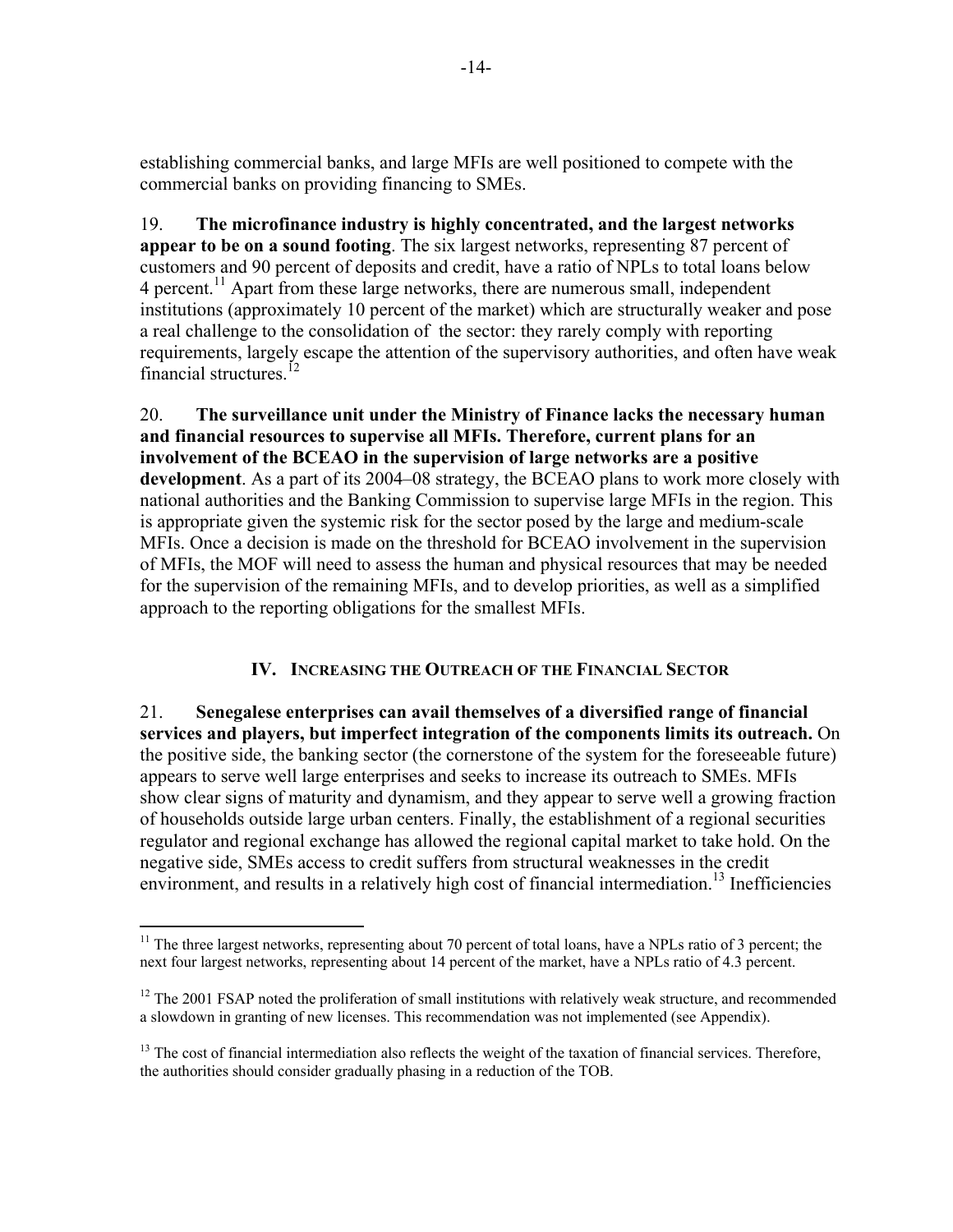in the regional financial market have limited its contribution to the financing of large enterprises, contributing to an unhealthy concentration of risks in the banks. These weaknesses are preventing the emergence of a continuum between the banking sector and the capital market, on the one hand, and between the banking sector and the MFIs, on the other hand. **Increased outreach of the financial sector calls for a better integration of its components, with a view to create a continuum, that is a financial sector in which all constituents are interlinked.** The following sections discuss policy actions to improve the credit environment, encourage the financing of SMEs, modernize real estate financing, and support financial market development. A final section deals with recent official initiatives in the microfinance sector.

# **A. Improving the Credit Environment**

22. **There have been no major changes in the legal framework since the 2001 FSAP, and a number of the recommendations made at the time are still relevant.**<sup>14</sup> **Access to financial services in Senegal continues to be difficult due to some additional weaknesses in the legal framework.** Key areas in relation to access to financial services are the following:

- **Systematic enforcement of the legislation governing the accounting profession is needed to improve the market's confidence in the financial data provided by businesses.** Senegalese companies are required by law to prepare financial statements. However, failure to fulfill this requirement is not sanctioned in practice, and financial statements, when available, are often prepared by unqualified professionals.<sup>15</sup>
- **The OHADA legislation should be amended to allow the registration of secured interests without loss of possession for movables by individuals not involved in commercial activities**. Much of Senegal's real property is not formally registered (i.e., ownership has not been formalized by a title). Such an environment, together with unreliable financial statements, leads banks to require mortgages in a very systematic fashion. The procedures for surveying, parceling, registering and allocating real property should therefore be reviewed. Furthermore, constitution of secured interests, particularly of pledges, raises difficulties, in particular registration of certain nonreal estate assets is only allowed for individuals involved in commercial activity. As a result, those individuals can only constitute a pledge with dispossession, resulting in the loss of usage of collateral. Progress in this area would facilitate access to credit to a majority of the population which does not own registered real estate properties.

 $\overline{a}$ 

 $14$  See Appendix.

<sup>&</sup>lt;sup>15</sup> The accounting profession is well organized, but enforcement of the laws governing the profession, in particular sanctions for illegal exercise of the profession of chartered accountant, is weak.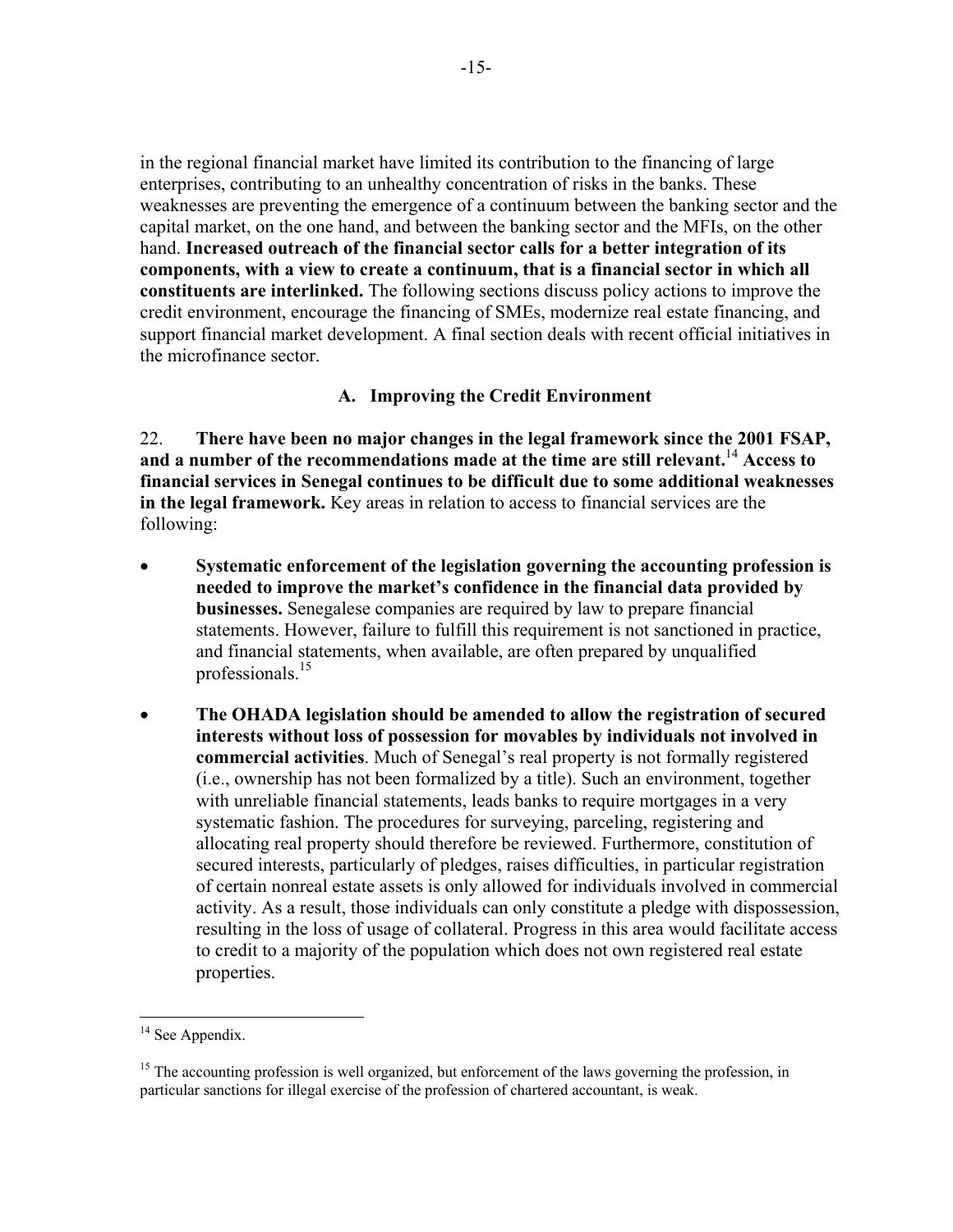- **Simplification of enforcement procedures, in conjunction with a general improvement of the judicial system, would be desirable**. Access to credit is also impeded by constraints linked to the collection of claims and the enforcement of secured interests. Cumbersome and complex procedures relating to the enforcement of secured interests explain in part the lengthy delays, and are presented by banks as an important reason for their conservative approach to lending. Simplifying the collection of claims will contribute to reducing the relatively high level of loan loss provisions in Senegal (Table 4) and thereby the cost of credit.
- **The adoption of a legislation regulating the profession of receiver and the imposition of sanctions in cases of fraud has become necessary.** Insolvency proceedings are exceedingly lengthy and seldom fully completed. The impact on creditors' rights is significant because debt collections procedures are suspended during insolvency proceedings. In addition, there are no regulations in place governing the professions associated with insolvency proceedings, in particular the profession of receiver (*syndic*).

23. **There have been no major changes in the judicial system since the 2001 FSAP.** Justice in Senegal continues to suffer from a lack of personnel and material resources.<sup>16</sup> Since the 2001 FSAP some training sessions of judges in commercial and financial matters have been organized, but neither the quality nor the number have been sufficient. Poor ethical behavior is also reported as a source of uncertainty in the outcome of disputes, particularly due to the partisan nature of certain court-appointed expert reports, inasmuch as judges attach great importance to experts' conclusions. Therefore, in the eyes of the local banks, the Senegalese judicial system continues to be inefficient, nontransparent and unreliable. Consequently, it contributes to the creation of additional costs for banks, which are reflected in their margins. Therefore, the Senegalese authorities need to strengthen the training of magistrates in commercial and financial matters; reform the promotion system; regulate the procedures of court-appointed experts; and finally, establish commercial/banking divisions in the courts.

24. **A recently designed Justice Sector Program proposes a strategy for improving the judicial apparatus**. This carefully prepared and thorough report provides an analysis and inventory of existing resources, and proposes a ten-year action plan to reform the judicial apparatus. It will be useful to identify the priority measures to be implemented in that context, particularly to give precedence to establishing the efficient functioning of the justice system in the capital, since it is where the courts handle most commercial, banking, and financial cases.

<sup>1</sup> <sup>16</sup> The share of the budget allocated to the judicial area fell from 2 percent in 2000 to 1.41 percent in 2003. It is projected to decrease further to 1 percent in 2004. The timely implementation of the recruitment strategy for the Civil Service during the years 2003–05, including a more than doubling of the size of the staff of the Justice Department, should help to reverse this trend.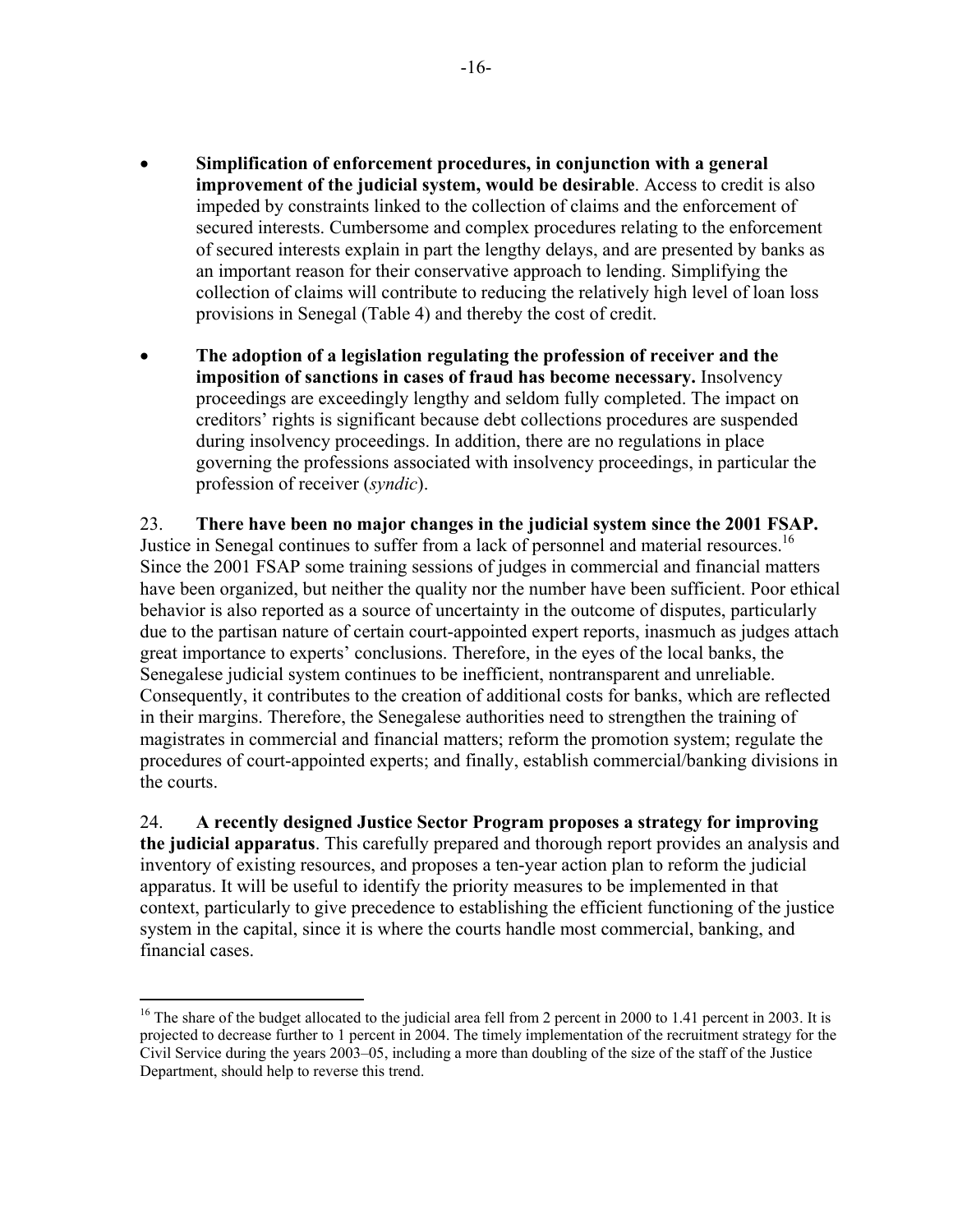25. **In general, it would seem advisable for donors to focus on how the Senegalese authorities' agenda evolves with respect to the judicial sector**. The following three areas are particularly important: (i) increase the budget of the justice system in order to implement and successfully complete the Justice Sector Program; (ii) combat favoritism and corruption on the basis of indicators that have been jointly agreed upon; and (iii) ensure competent Senegalese management and coordination of the program. Once appropriate targets and objectives have been made in these areas, donor participation would be desirable in order to work with Senegal in the further detailed design and delivery of this program.

26. **The success of alternative methods for settling disputes, namely arbitration and mediation, rests also upon improving the judicial apparatus**. An Arbitration Center has been set up in the Dakar Chamber of Commerce, Industry, and Agriculture, and arbitration is gradually becoming accepted in Senegal. It remains necessary, however, to have recourse to the justice system to enforce arbitral awards in the event that voluntary compliance does not occur. Therefore, the problems in the functioning of the judicial system apply again.

27. **Regarding the microfinance sector, the Uniform Act on cooperatives and mutual benefit companies currently being prepared by OHADA should be streamlined and simplified.** The current draft presents several difficulties likely to adversely affect its practical value, such as its length and complexity (607 articles and 125 pages). Regarding secured interests, the scope of the draft provisions is vague, and it is unclear whether these provisions would be applicable to banks and all microfinance institutions. In addition, the registration and enforcement of secured interests remain far too complex, and not suited to the specific environment of microfinance. This could affect Senegal's future microcredit environment.

# **B. Encouraging the Financing of SMEs**

28. **A better understanding of the SMEs financial structures is desirable.** There is a perception by some in Senegal (confirmed by a recent study of the World Bank) that the cost of credit does not explain the limited recourse of SMEs to bank credit.<sup>17</sup> However, no common view has yet emerged on the magnitude of the problem, including from a recent government-sponsored multi-partite meeting. The view expressed by some that SMEs face a scarcity of credit is neither consistent with the above-mentioned World Bank survey nor with the large excess reserves in the banks. The following actions could be considered as a way to enrich the public debate on the scope of the problem: (i) conducting surveys on the cost of credit; (ii) analyzing SMEs' financial structures to measure the relative weights of equity contributions, self-financing, supplier's credit, foreign remittances, and bank credit; and (iii) analyzing supplier credit chains that may function in some sectors. The objective of

 $\overline{a}$ 

<sup>&</sup>lt;sup>17</sup> The World Bank survey on the investment climate in Senegal indicates that the reasons given by enterprises that do not borrow are the following: lack of collateral (21 percent), refusal to incur debt (31 percent), no financing needs (22 percent), and interest rate too high (12 percent).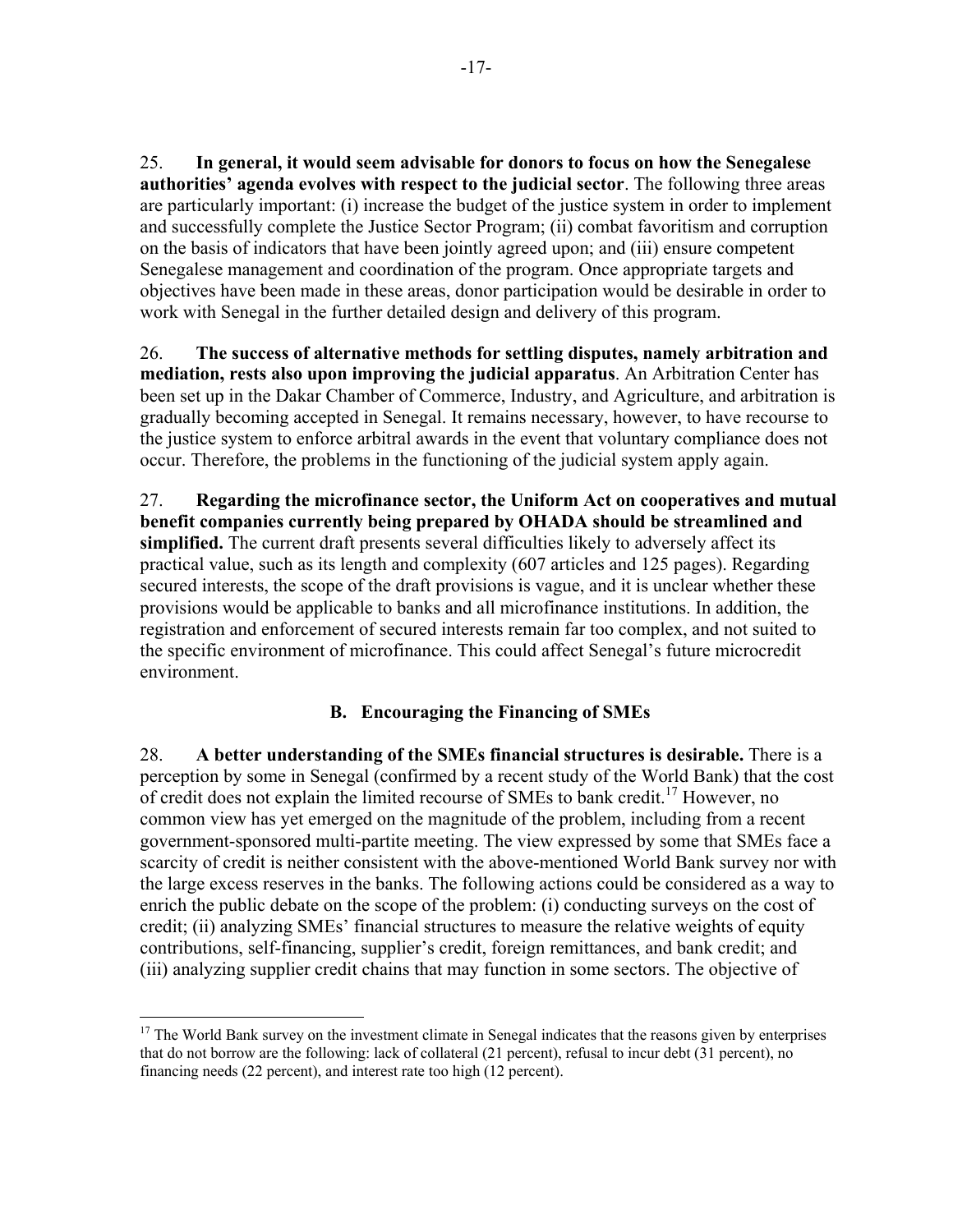these actions would be to assess the relative weight of supply constraints and weak demand on the SMEs' presumed lack of recourse to bank credit.

29. **Steps also need to be taken to reduce information asymmetries, which can limit (or drive up the cost of access to) bank credit to SMEs**. The fact that 80 percent of bank credit applications are reported to be denied because of insufficient guarantees, as indicated in the World Bank survey, confirms that bank's credit decisions remain primarily based on the capacity of borrower to provide collateral. The practice of collateralization may reflect the underdevelopment of professional credit risk management and the absence of reliable financial information (asymmetries of information). The development of professional credit risk management is a matter to be resolved by the financial institutions themselves. The lack of reliable and comprehensive financial information, however, is an area that the authorities can readily address, mainly through participation in the work of accounting standardization, to ensure that the standards meet the need for credit risk analysis and creditor protection, and also through actions to disseminate knowledge of accounting standards and to broaden the professional development of accounting personnel.<sup>18</sup> Downstream, the authorities can facilitate bank-enterprise relationships. In particular, the BCEAO managed financial databases should be upgraded and the work of establishing a corporate balance sheet database (*Centrale des Bilans*) should be expedited, to supplement the credit register (*Centrale des risques*) and the delinquencies register (*Centrale des incidents de paiements*).

## **C. Modernizing Real Estate Financing**

30. **Senegal's Housing Bank (BHS) needs to reexamine its activities with a view to developing a new business plan**. As a result of prudent lending policies BHS enjoys a strong financial position. However, about half of its assets are invested in financial instruments outside the housing sector. The BHS is also exposed to a growing mismatch between abundant short-term resources and long-term mortgage credits, and it does not comply with the related prudential norms.<sup>19</sup> Furthermore, competition from commercial banks in housing finance can be expected to keep growing, which may lead to a drop in the traditional activity of the BHS. The authorities may envisage several strategic options, including: (i) expanding BHS activities to other banking products (consumer credit, automobile loans, and the like), which would require an amendment of its original status; (ii) expanding BHS housing bank activities geographically in the WAEMU and to residential rental investors; or (iii) redeploying BHS social housing credit operations which have nearly come to a halt in the recent years as eligibility thresholds for various housing subsidies have not been updated since 1994, and as a result of ineffective policy for land allocation and

1

<sup>&</sup>lt;sup>18</sup> The establishment of the West African Accounting System (SYSCOA) is a step in that direction. See also section IV A for a review of the deficiencies in the enforcement of the accounting law in Senegal.

<sup>&</sup>lt;sup>19</sup> The privileges associated to its short-term CEL saving products (*Compte Epargne Logement*) would be better transferred to longer-term savings through the PEL (*Plan d'Epargne Logement*).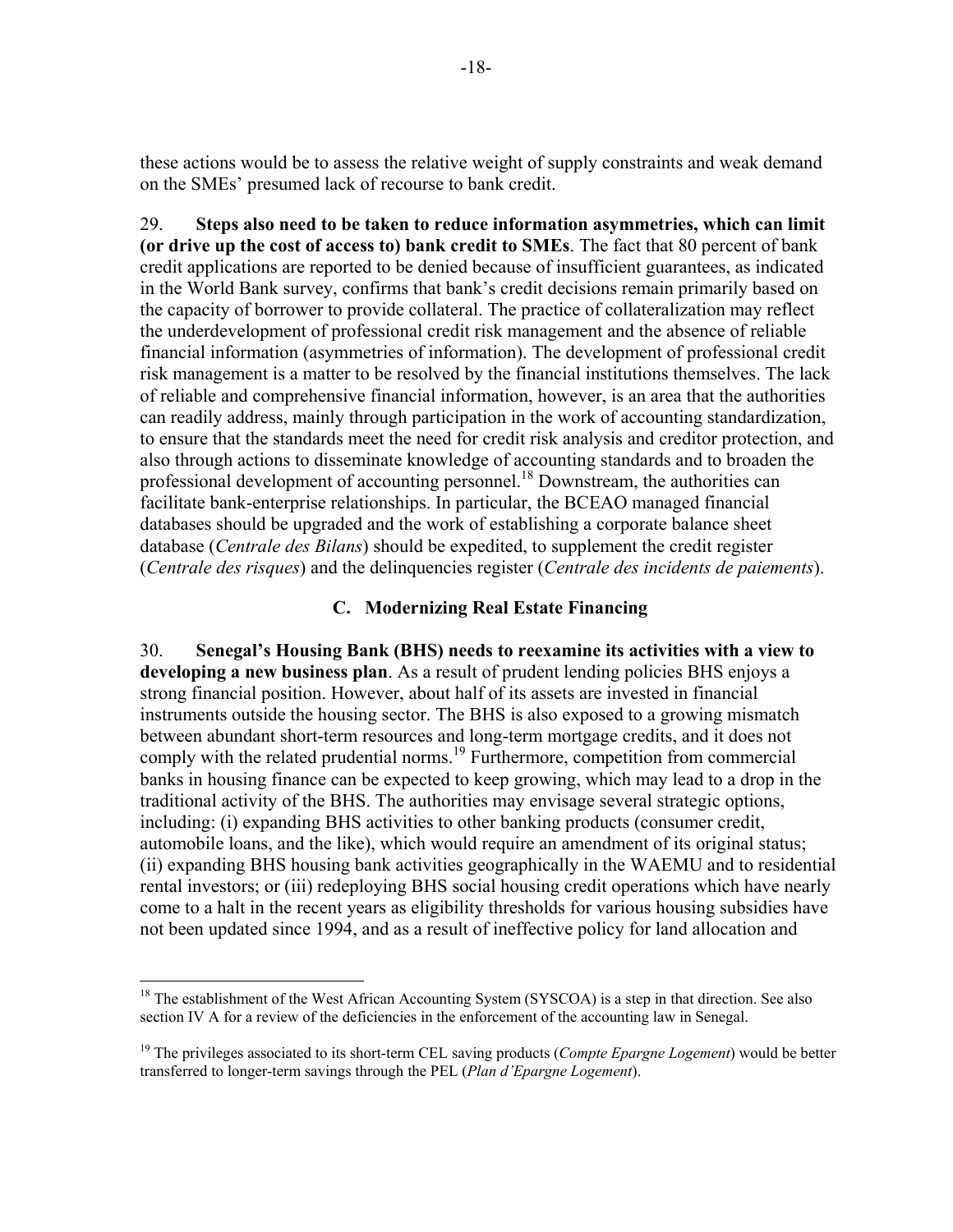titling that recently has discouraged public and private developers from producing eligible social housing projects.

31. **Senegal financial sector involvement in real estate financing has reached a point where a mortgage refinancing mechanism would be useful.** Commercial banks have assumed a growing role in commercial and residential housing finance, using for the most part short-term funds. Most banks active in real estate lending express the need for refinancing tools of the mortgage loans. Several approaches are possible:

- **Creation of a specialized mortgage refinancing company** to issue simple, secure, and liquid bonds, using the proceeds to refinance commercial banks which would be able to provide a guarantee in an oversized portfolio of eligible mortgages;
- **Issue of mortgage or cover bonds** by commercial banks to enable them to directly raise long-term resources on the regional market; and
- **Securitization of mortgages** by encouraging banks to sell blocks of mortgages, which have been converted to marketable securities, to institutional investors.

32. **For the immediate future, the authorities should facilitate the creation of a regional private mortgage refinancing company**, while working on the legal and regulatory framework for the issuing of mortgage bonds and the securitization of claims. The regional authorities (CREMPF, BRVM, and the BCEAO) and national authorities could study the various approaches to mortgage refinancing and organize a regional conference to identify preferences, obstacles, and develop a work plan.

# **D. Supporting Financial Markets Development**

33. **Financial market deepening is contingent on forceful implementation of the corrective measures that have been identified to stimulate market development**. 20 The following recommendations to the authorities are of particular importance:

• **Move from issuing bonds in a system based on guarantees from specialized agencies to a system based on merit (rating of issuers**). The new system would require the entry of international rating firms and/or the emergence of national ones. Indeed, the current system in which public bond issues are guaranteed by a third party seems excessively strict, creates major distortions, and significantly increases the cost of raising capital. Moreover, the capacity of the existing set of guarantors, typically

 $\overline{a}$ 

 $^{20}$  In December 2002, the WAEMU Council of Ministers adopted an action plan aiming at enhancing the regional capital markets. Furthermore, the World Bank group, with other bilateral donors, has just finalized a project to strengthen the regional market covering the period June 2004–September 2009 to support this effort. Bilateral donors include *Agence Française de Développement* (AFD), the Canadian International Development Agency (CIDA), and the French Ministry of Foreign Affairs.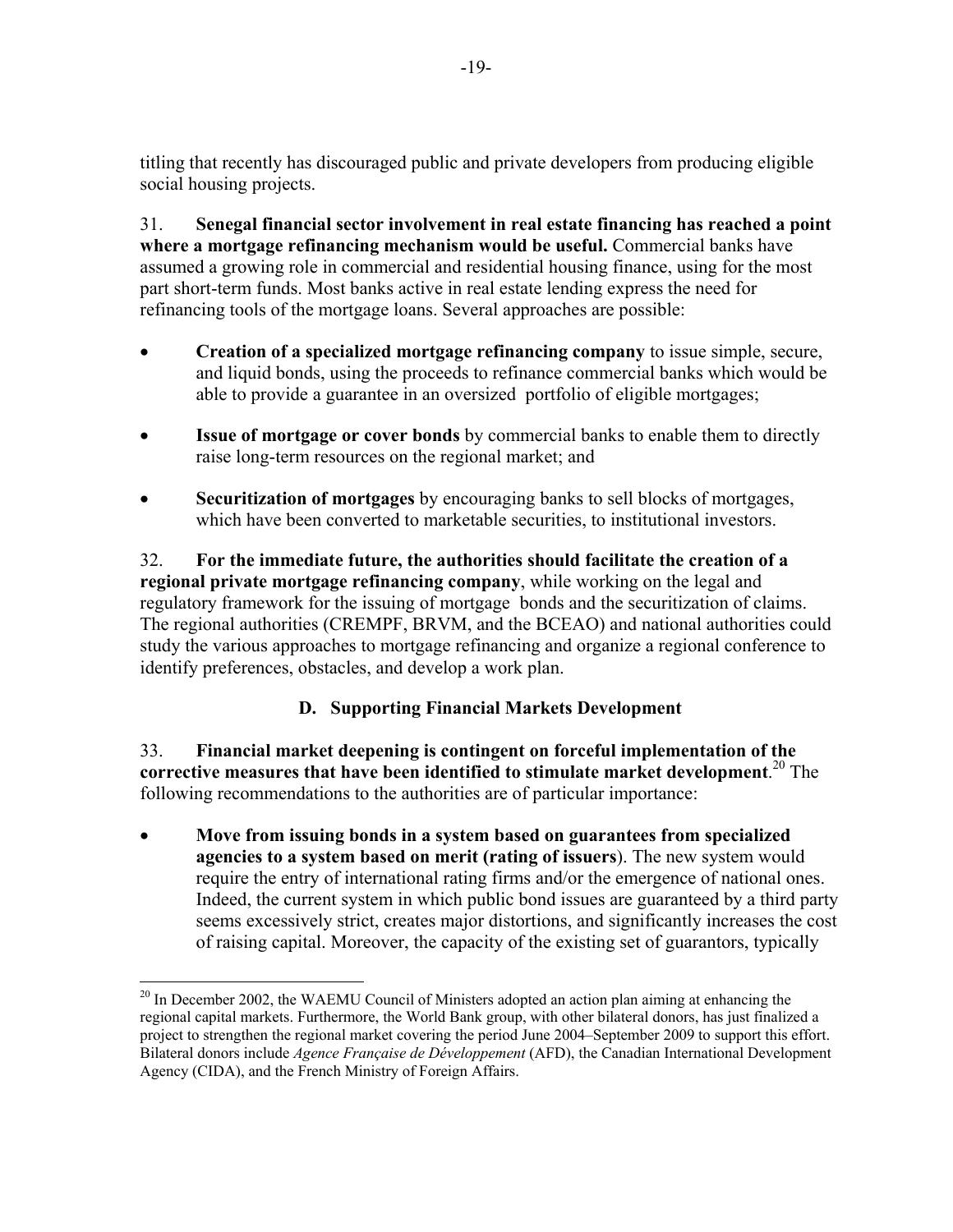specialized agencies, to provide guarantees has decreased, which could potentially bring corporate bond issuance to a halt;

- **Eliminate the tax distortions** preventing placements of private securities. Such distortions are caused by the lack of tax harmonization and coordination among WAEMU member countries (which can result in the double taxation of investment income), and the tax exemption on securities issued by the government of Senegal; and
- **Encourage the retirement funds** to invest on the financial market, provided they have the tools to manage a portfolio of financial assets.

34. **Strengthening public debt management in Senegal would also support financial market deepening.** The MOF has begun testing the market by issuing treasury bills in the WAEMU market. Implementing a program of regular treasury bill and bond issues would ensure the presence on the market of a top-rated issuer as well as increase the activity and the development of the WAEMU fixed income market. Moreover, without increasing its domestic debt, the MOF could issue debt to repay BCEAO statutory advances, which would have the added advantage of absorbing some of the excess liquidity in the system. The MOF could also repay by anticipation other types of domestic debt held by banks.

# **E. Official Initiative in the Microfinance Sector**

35. As already mentioned, the microfinance sector in Senegal is dynamic, and it shows clear signs of maturity. **Looking forward, the main challenge facing the sector is to avoid an erosion of credit culture among clients**. Distortions and threats affecting the MFI sector include intended government credit lines, special funds proposed for microfinance and SMEs. In particular, it is most unlikely that concessionality (i.e., credit and guaranteed funds or interest subsidy programs) will solve structural problems. If not properly managed, in the long-term such schemes may even obstruct the sound development of MFIs owing to the distortions they create. To serve a useful purpose, such programs need to be targeted to well identified projects.

36. **Caution is also needed in the execution of projects promoted by the national or regional authorities** (Box 4) to ensure that these initiatives contribute to the dissemination of a sound credit culture, and that such involvement aims at satisfying a proven need in the financial sector. In particular:

• **Caution is warranted regarding the scope of activities of the financial institution that will take over the post office financial services**. Setting up a separate entity to take over the postal financial services, which reflects the government's concern with modernization and efficiency of public institutions, is an appropriate policy decision. However, until a strategic private investor assumes control over the management, and internal controls and credit analysis capacities are developed, the activities of the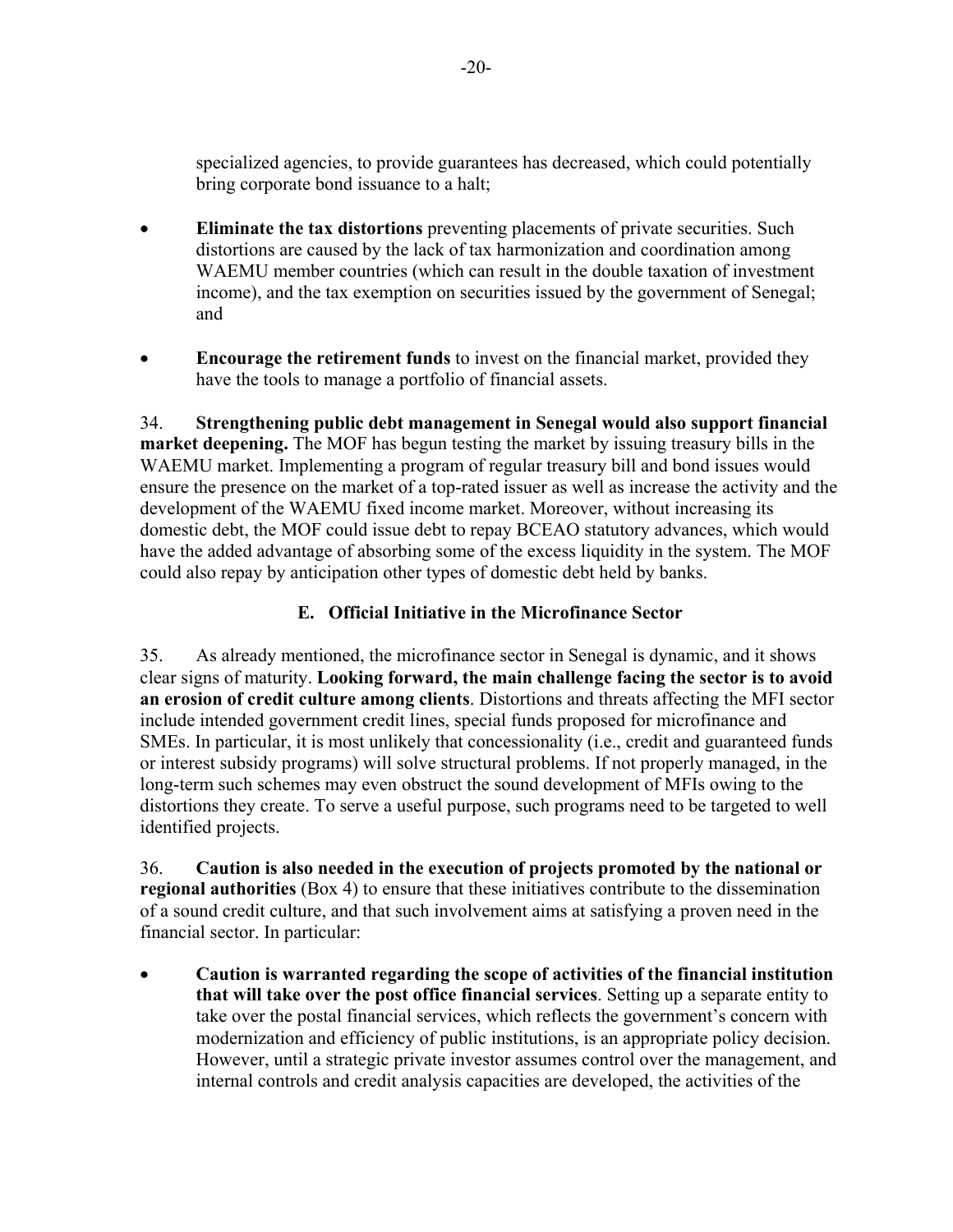institution should be limited. These initial activities should probably include savings mobilization and placement of funds in the interbank and capital markets; and

• **There does not appear to be a proven need for setting up a subsidiary of the Regional Bank of Solidarity (BRS-SA) in Senegal**. As discussed above, the outreach of Senegal's MFIs has expanded greatly, to the point of accounting for almost one-half of the total number of MFIs in the WAEMU. Furthermore, commercial banks would be willing to provide refinancing to large MFIs. Finally, it is not clear how this project would fit within the strategy of the authorities for the reform of the financial services of the Post Office.

#### **Box 4. Official Initiatives in the Microfinance Sector**

#### **Postal financial services**

Currently the postal financial services contribute to the deepening and expansion of the financial sector into underserved areas by offering secure savings and money transfer services throughout the country. Deposit balances managed by the Post Office are about 2 percent of bank deposits, with 510,000 clients. The Post Office is planning to create a subsidiary to take over its financial services, and it has prepared an action plan that includes creating a bank, privatizing 75 percent of its capital, and offering retail lending and refinancing of MFIs. The difficulties in bringing together a sufficient number of private investors to privatize the new postal subsidiary were brought to the attention of the mission. It appears that in the short run, investors can be found for at most 45 percent of the capital of the new institution, and so far no private strategic investor has been identified.

#### **Regional Solidarity Bank (BRS)**

In line with strategic guidelines of the WAEMU Conference of Heads of States and government, it was considered appropriate to introduce a WAEMU-wide poverty reduction mechanism in the form of an allpurpose bank that would not operate primarily on the basis of collateral to secure its loans. Based on these guidelines, the BCEAO, together with the West African Bank of Development (BOAD) and the WAEMU High Commission, set up a multidisciplinary team in charge of a feasibility study, and it was decided to create a Regional Solidarity Bank that would be structured along the lines of a financial holding company (BRS-SA) with subsidiaries in each WAEMU member state to carry out full-fledged banking operations.

The general assembly establishing the BRS-SA took place in May 2004. BRS-SA has a capital of CFAF 24 billion fully subscribed and paid-up. Because it was not possible to initiate a public offering to create the capital base, the Regional Action Fund (*Fonds d'Aide et de Coopération*—FAC) set up by BCEAO to implement its strategy of participations, carries the shares to be sold to the public (45.7 percent of capital). Other shareholders include a group of strategic shareholders for 40 percent of capital (WAEMU States, BOAD, WAEMU Commission with FAC financing, and FAC directly), banks and MFIs (3.5 percent), post office and savings institutions (4.5 percent), and other investors (6.3 percent).

The purpose of the banking subsidiaries to be established in each of the WAEMU countries is to provide uncollateralized micro credits to a wide range of potential borrowers, including unemployed college graduates. To ensure the soundness of investments, they will rely on partnerships with private entities, leading to a system of credit risk management that will be based on "economic" mechanisms to guarantee and evaluate loans and their promoters. The promoters of the project consider that lending should expand rapidly: the business plan foresees that each banking subsidiary will extend about 200 loans per month in the first year of full activity.